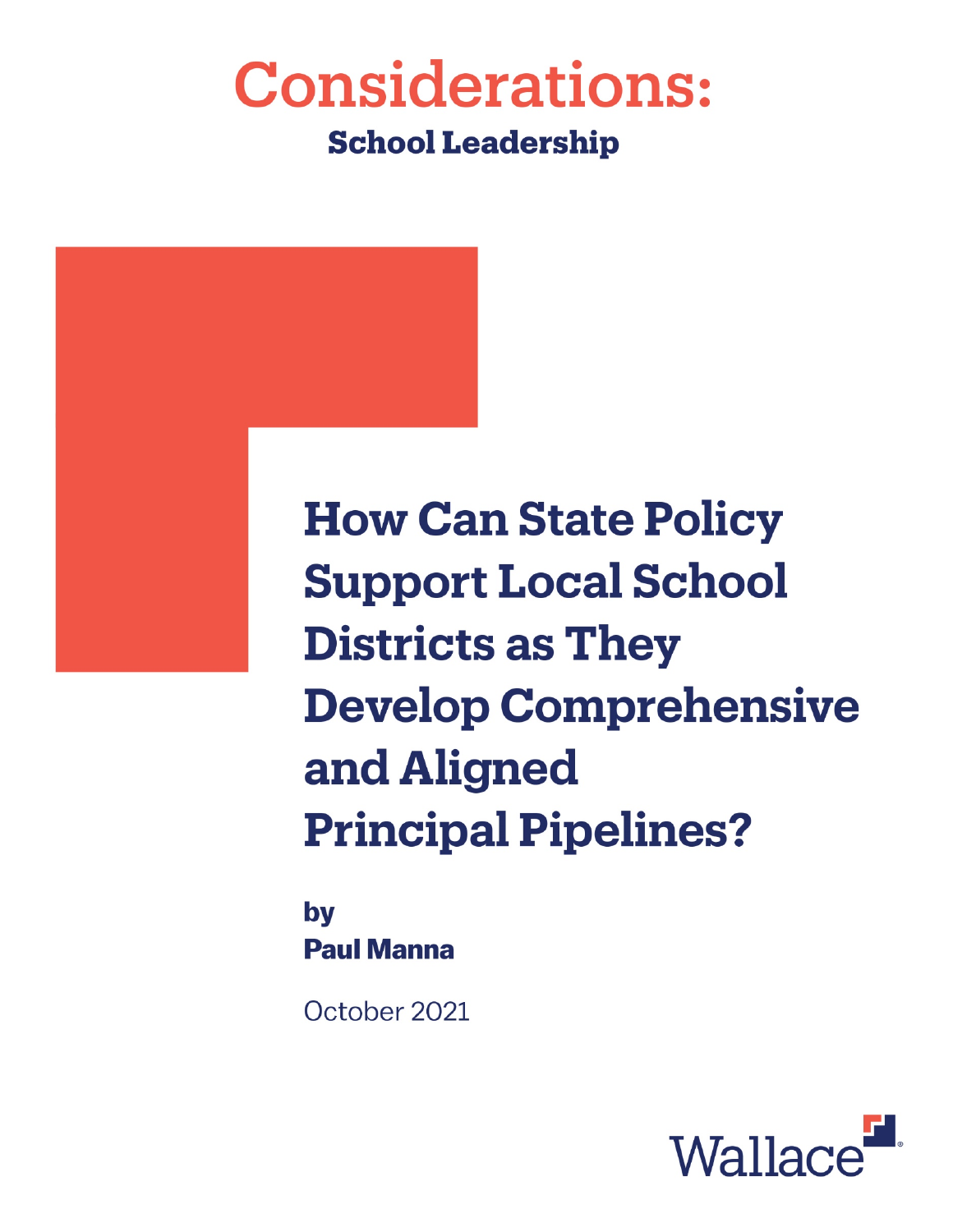# How Can State Policy Support Local School Districts as They Develop Comprehensive and Aligned Principal Pipelines?

by Paul Manna Hyman Professor of Government Director, Public Policy Program William & Mary https://pmanna.people.wm.edu/

prepared for The Wallace Foundation

October 2021

This publication is the first in an occasional Wallace series titled Considerations, in which we invite leading scholars to share insights based on research and theory on issues of importance to the fields that the Foundation supports.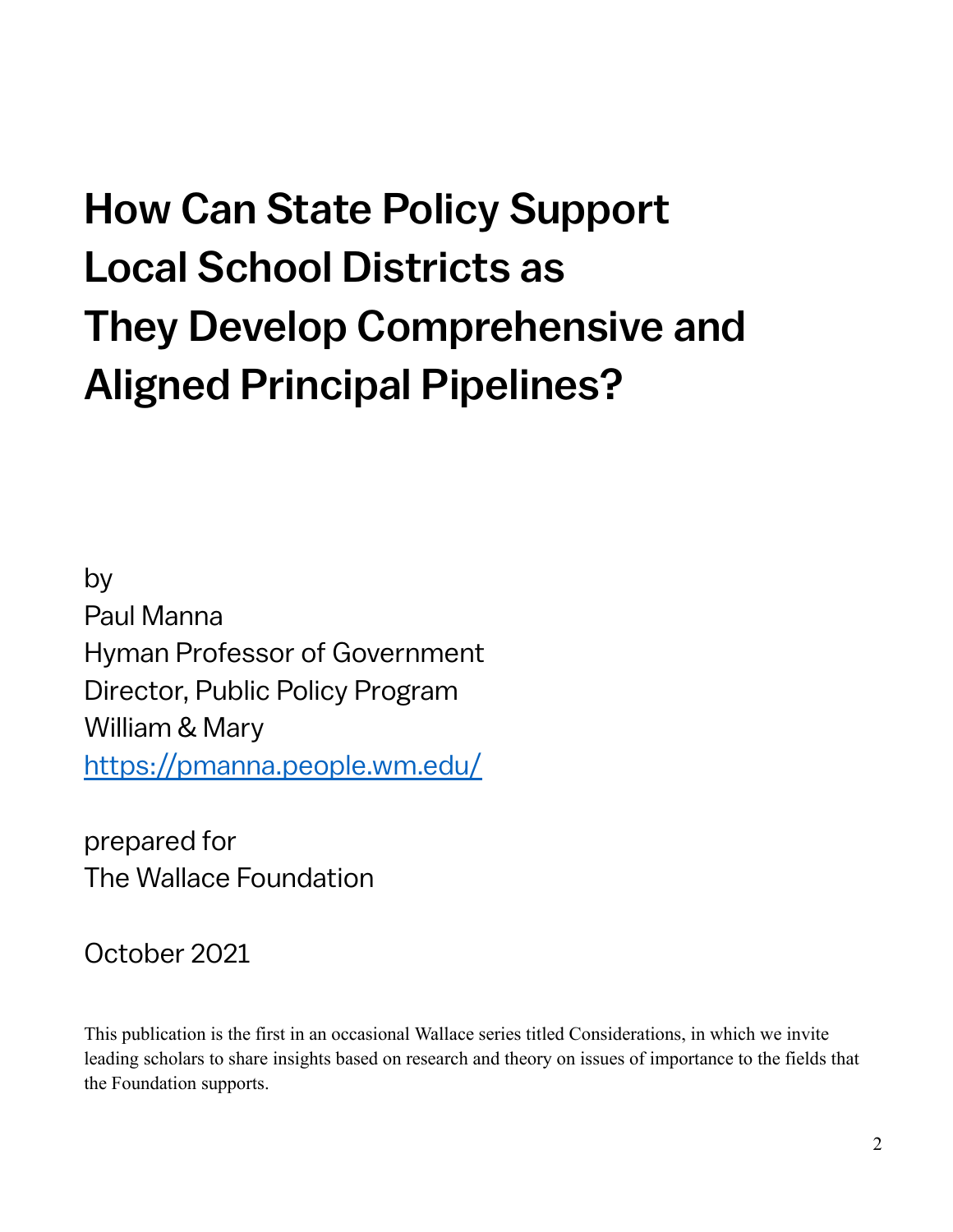## **Abstract**

*State policy contributes to the overall environment that affects how school principals emerge, develop, and lead their schools. School districts are most proximate to the work that principals do and therefore have the most direct, regular engagement with candidates for the principalship, principals in training, and principals on the job. As a result, to understand the multiple processes that bring excellent principals into schools and support them on the job—metaphorically, the "principal pipeline"—one must account for local and state forces. This paper examines the nexus where state and local actions come together to develop and support excellent principals. It describes key policy levers that state officials can pull as they support the work of local officials as they work to develop comprehensive and aligned principal pipelines. Along the way, the paper offers key questions that state and local officials and their policy partners can ask in order to assess their strengths and weaknesses as they work together, leveraging their comparative advantages, to ensure that all schools have excellent principals.*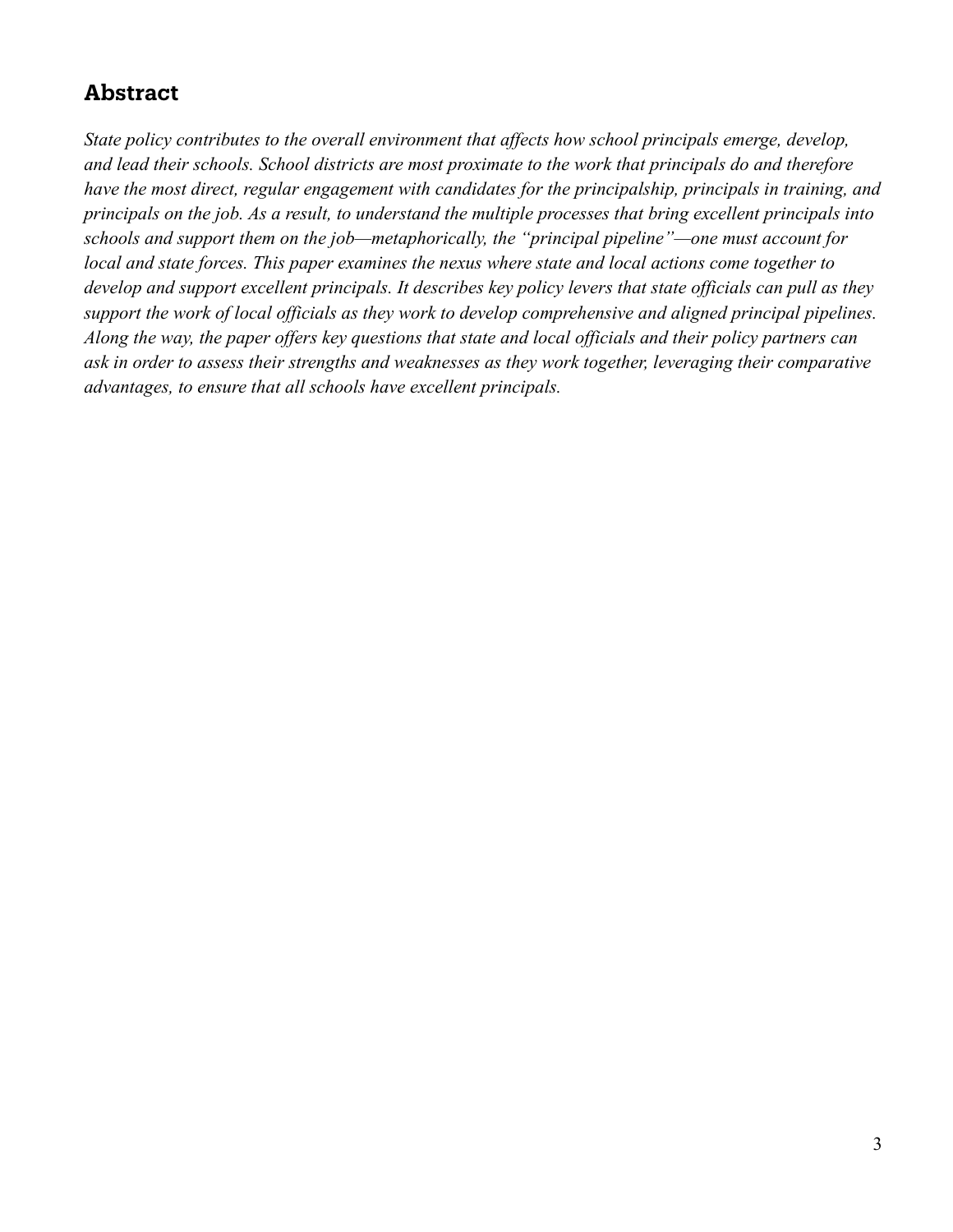## **Table of Contents**

| <b>Abstract</b>                                                                                   | 3  |
|---------------------------------------------------------------------------------------------------|----|
| Overview of state policy levers to support comprehensive, aligned district<br>principal pipelines | 5  |
| 1. Two vantage points, one goal: Excellent principals for all schools                             | 6  |
| Local vantage point on principal development: Pipeline domains                                    | 6  |
| State vantage point on principal development: Policy levers for action                            | 8  |
| The state-local nexus and principal development                                                   | 10 |
| 2. State policy levers to advance local principal pipeline development                            | 11 |
| Pipeline domain #1: Leader standards                                                              | 11 |
| Pipeline domain #2: High-quality pre-service principal preparation                                | 13 |
| Pipeline domain #3: Selective hiring and placement                                                | 16 |
| Pipeline domain #4: Evaluation and support                                                        | 18 |
| Pipeline domain #5: Principal supervisors                                                         | 20 |
| Pipeline domain #6: Leader tracking systems                                                       | 22 |
| Pipeline domain #7: Systems of support                                                            | 24 |
| 3. The state-district nexus and ecosystems for developing excellent principals                    | 26 |
| <b>Works cited</b>                                                                                | 28 |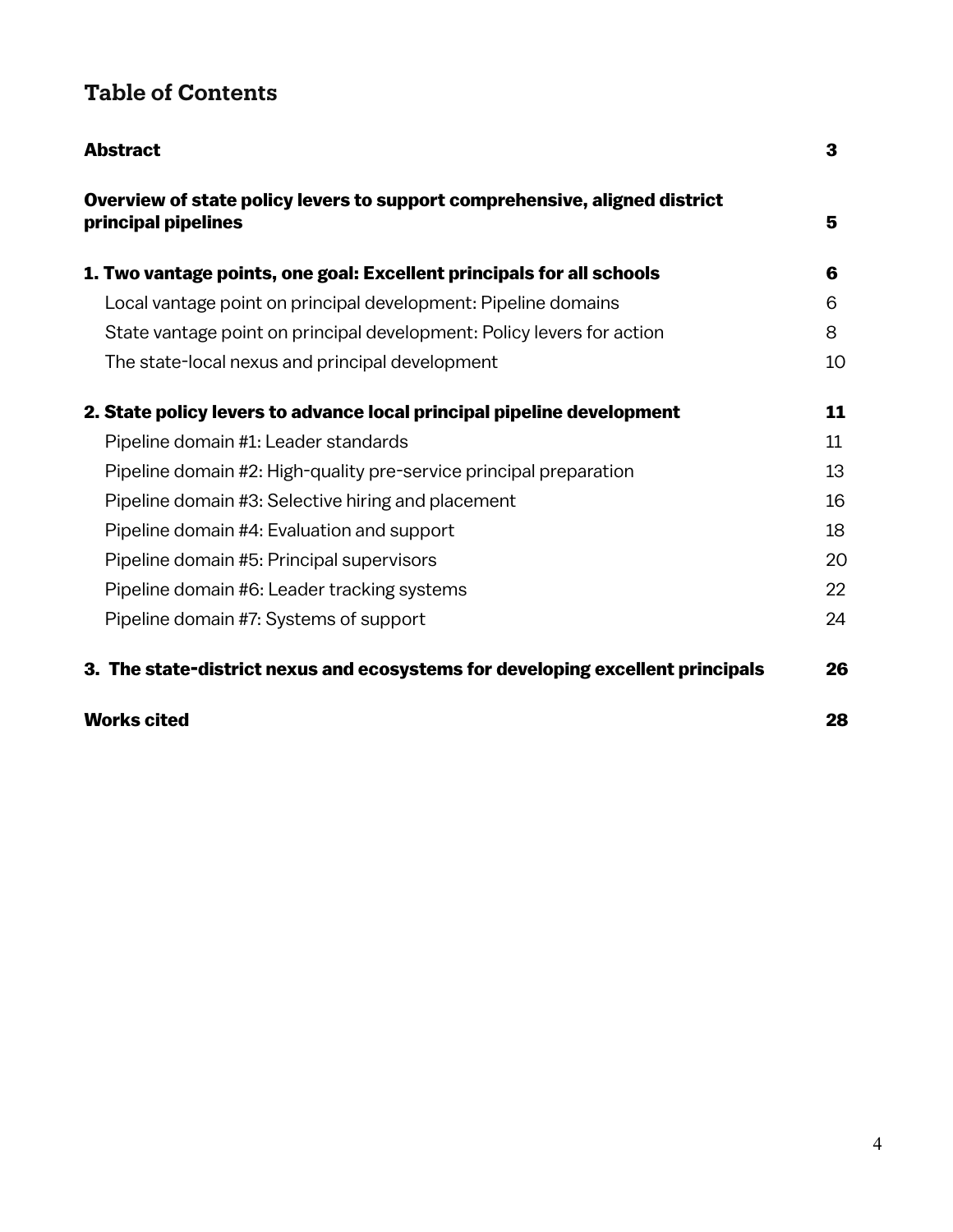## **OVERVIEW OF STATE POLICY LEVERS**

**to support comprehensive, aligned district principal pipelines**

| <b>Pipeline Domains</b>               | Questions for state and local principal pipeline enthusiasts to consider about<br>state policy levers                                                                                                                                                                                                                                                                                                                                                                                                                                                 |
|---------------------------------------|-------------------------------------------------------------------------------------------------------------------------------------------------------------------------------------------------------------------------------------------------------------------------------------------------------------------------------------------------------------------------------------------------------------------------------------------------------------------------------------------------------------------------------------------------------|
| Setting principal<br>standards        | • Adoption: Has the state adopted standards?<br>• Differentiating: Are roles differentiated?<br>• Cross-cutting: Are the state standards informing other policies?<br>• Specificity and flexibility: Do state policies enable adaptation?<br>• Floor not ceiling: Can local districts augment the state standards?                                                                                                                                                                                                                                    |
| High-quality<br>principal preparation | • Standards and oversight: Do state standards enable oversight?<br>• Degree requirements: Are degrees relevant to the actual work of principals?<br>· District prep-program partnerships: Do state policies incentivize cooperation?<br>• Specificity and flexibility: Do state policies enable a variety of providers?                                                                                                                                                                                                                               |
| Selective hiring and<br>placement     | • District authority: Does state policy empower to strategically manage principal hiring<br>processes?<br>• Standards and licensing: Are state policies informed by differentiated standards for<br>educational leaders?<br>• Licenses supporting practice: Do state licensure policies encourage practice-based<br>experiences?<br>• Placement and evaluation: Do state principal evaluation systems encourage<br>principals to lead in difficult schools when there is a good fit?                                                                  |
| Evaluation and<br>support             | • Standards for evaluation: Are state principal evaluation policies guided by<br>differentiated standards?<br>• Local adaptation: Do state evaluation policies allow for local adaptation?<br>• Development on the job: Does state policy provide support for mentoring, coaching<br>and other forms of professional development?<br>• License renewals that encourage expertise: For veteran principals, do renewal<br>processes encourage productive development?                                                                                   |
| Principal supervisors                 | • Standards clarity: Do state standards for education leaders distinguish between<br>different leadership roles?<br>• Relevance: Do state standards, licensing requirements and professional development<br>encourage productive supervisor-principal work?<br>• Evaluation processes: Do state policies for principal evaluation consider both<br>formative and summative functions?                                                                                                                                                                 |
| Leader tracking<br>systems            | • Relevance of state standards: Is data collection linked to what state standards<br>suggest is important?<br>• Preparation program and degree attainment: Do systems offer state leaders a<br>window onto the productivity of degree pathways?<br>• Evaluation and career trajectories: Do state re-licensure and professional<br>development processes identify gaps in skills that could be met?<br>• Leveraging existing expertise: Do state systems identify veteran or retired principals<br>who could be resources for local pipeline efforts? |
| Systems of support                    | . Political support: Have state leaders cultivated political environments that help<br>stakeholders understand and accept difficult policy choices?<br>• Fiscal support: Does the state provide flexibility or startup and transition support to<br>enhance development of local pipeline initiatives?<br>• Network support: Are there state efforts to foster cross-district network<br>partnerships and shared learning to support implementation?                                                                                                  |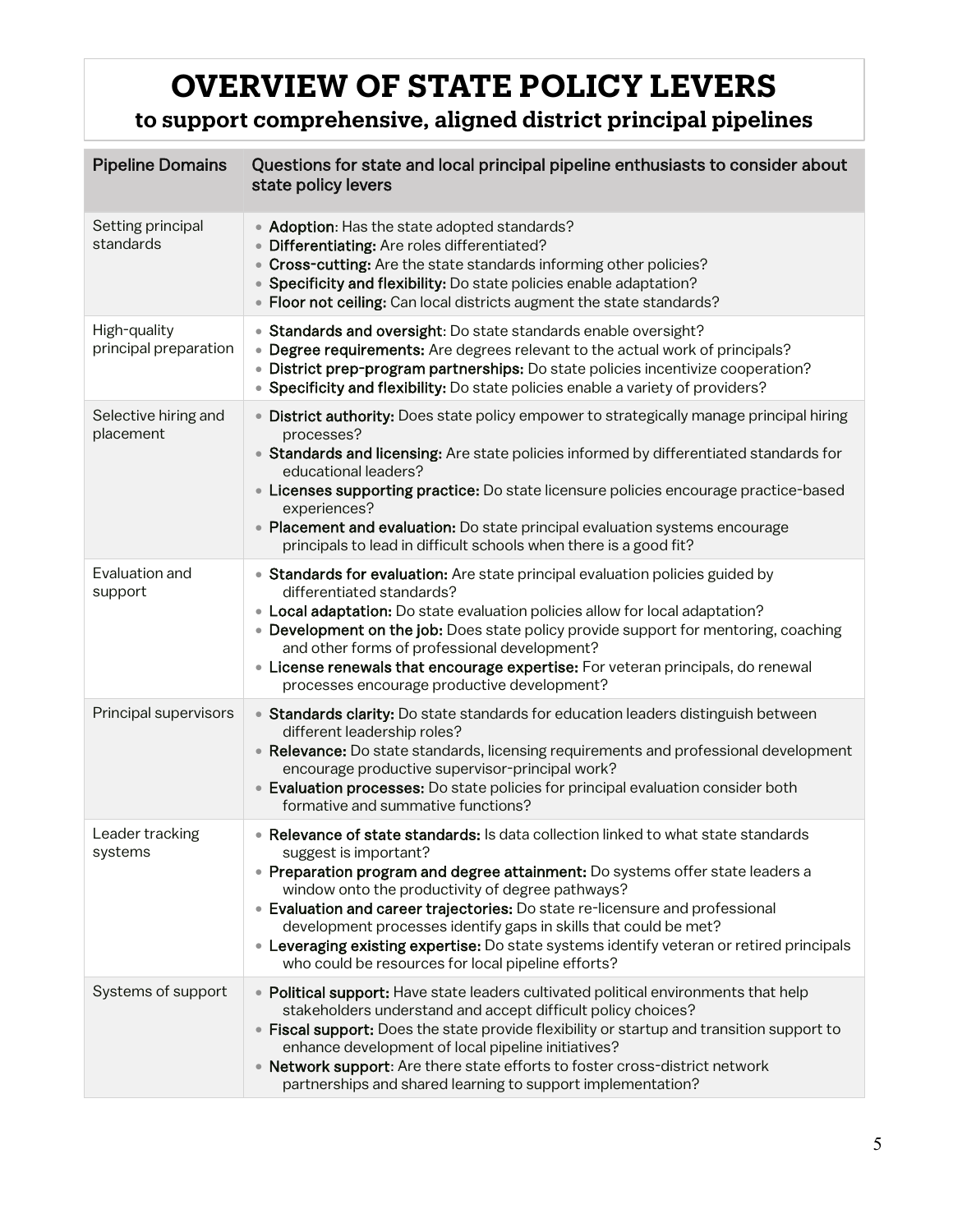#### **1. Two vantage points, one goal: Excellent principals for all schools**

How to ensure that excellent principals lead all schools? At first glance, that question seems to turn on local matters given that school districts recruit, hire, support, and evaluate principals. However, local dynamics reveal only part of the story. That's because school districts operate as agents of state governments and state policies contribute to conditions that touch on all school district operations, including how districts manage their principal corps. As a result, to understand the multiple processes that bring excellent principals into schools and support them on the job—metaphorically, the "principal pipeline"—one must account for local and state forces.

During the last twenty years, The Wallace Foundation has supported much research and professional practice to enhance the quality of the nation's principals. This report draws insights from that work, and the work of others, focusing on the nexus between local and state venues to ask: What would a state's policy environment look like if it were to support local school districts in developing effective approaches to strengthening the principal corps?<sup>1</sup> Before launching more directly into that question, a bit of background is in order, beginning with a local perspective.

#### **Local vantage point on principal development: Pipeline domains**

Roughly a decade ago, The Wallace Foundation launched the Principal Pipeline Initiative (PPI) to test the hypothesis that large urban school districts could improve student learning by strategically managing their principal workforces—that is, developing what Wallace is now calling "comprehensive, aligned principal pipelines."<sup>2</sup> What makes a principal pipeline comprehensive and aligned? These initiatives are comprehensive when they incorporate elements that span the entire arc of a principal's career, from precareer recruitment to on-the-job leadership, and even into retirement as former principals sometimes return to serve as mentors. They are aligned when common principles, assumptions, and interlocking activities unify the approach as a seamless whole. Subsequent sections in this report elaborate these ideas.

The PPI's origin was grounded in a research base that, at the time, showed effective principals mattering greatly for developing strong school cultures, supporting and retaining excellent teachers, and fostering student achievement.<sup>3</sup> Despite those research findings, a looming question remained. Could school districts develop comprehensive and aligned principal pipelines that would ensure a steady flow of excellent principals into the profession? Although the research was becoming clear about the positive effects of excellent principals, what remained unclear from a policy design perspective was what school districts could systematically do to produce those sorts of school leaders year in and year out. Pressing on,

<sup>&</sup>lt;sup>1</sup> Across this report, federal, state, or local "policy" can refer to laws, regulations, or guidance that the federal government, states, or school districts have adopted.

 $2$  The actual wording of the hypothesis was: "If an urban district and its principal training programs provide large numbers of talented, aspiring principals with the right 'pre-service' training and on-the-job evaluation and supports, the result will be a pipeline of principals able to improve teaching quality and student achievement districtwide, especially in schools with the greatest needs." Cited in Turnbull, Anderson, Riley, MacFarlane, and Aladjem (2016, p. 2).

<sup>3</sup> Darling-Hammond, LaPointe, Meyerson, Orr, and Cohen (2007); Leithwood, Louis, Anderson, and Wahlstrom (2004); Louis, Leithwood, Wahlstrom, and Anderson (2010); Orr, King, and LaPointe (2010).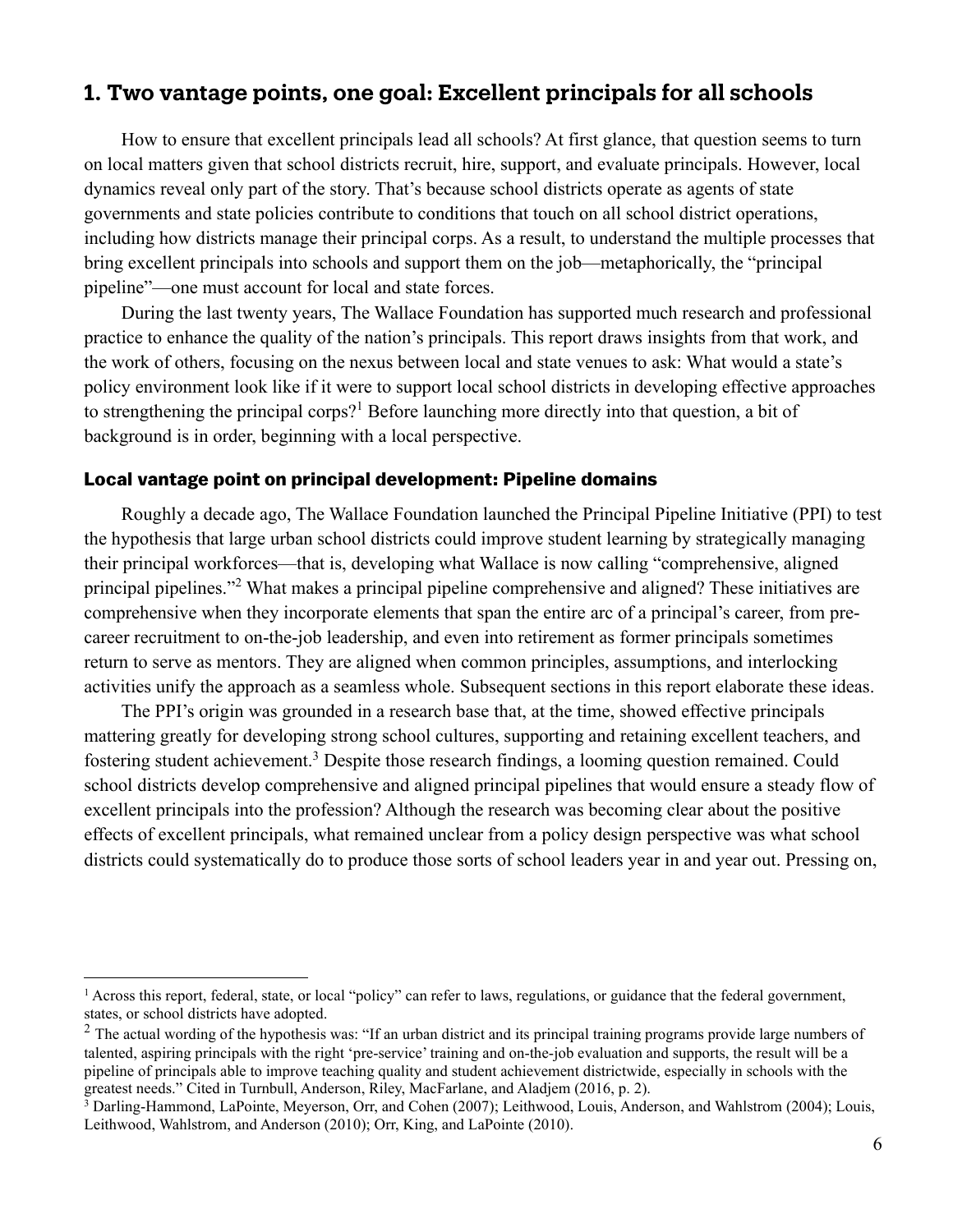Wallace hoped to investigate that challenging issue by investing \$84 million in six large urban school districts that participated in the PPI. 4

The PPI districts took up the charge to construct comprehensive and aligned principal pipelines and test the foundation's hypothesis. Specifically, principal pipelines, as a PPI evaluation report described, were "the range of talent management activities that fall within a school district's scope of responsibility when it comes to school leaders."<sup>5</sup> While the six PPI districts sequenced their plans and set priorities in varying ways, all developed the principal pipeline work around seven specific domains, which Table 1 lists. In the context of principal pipelines, a "domain" refers to a topical area containing specific roles, objects, institutions, and work processes. Some domains, such as the first one focusing on leader standards, have broad, cross-cutting implications for a wide range of principal pipeline activities. Others, including the principal supervisors domain and leader tracking system domain (fifth and sixth, respectively) are more specific. Visually, Figure 1 illustrates how the domains coalesce within a local principal pipeline initiative.

**Table 1.** Seven domains of comprehensive and aligned principal pipelines

*Pipeline Domain:* Examples of roles, objects, institutions, work processes.

*1. Leader Standards:* Develop collaboratively then adopt and use rigorous, relevant standards across the pipeline domains.

*2. High-Quality Pre-Service Principal Preparation:* Create responsive programming to coordinate recruitment, retention and placement by building programs based on evidence and authentic schoolbased leadership training.

*3. Selective Hiring and Placement:* Develop hiring pools of candidates that foster professional growth opportunities and are shaped considering performance tasks and assessments of interpersonal skills that match promising candidates to principal vacancies.

*4. Evaluation and Support:* Organize evaluation and support activities around standards-based evaluation and support with individualization, and mentoring or coaching in induction.

*5. Principal Supervisors:* Redefine the supervisor role for support and oversight by building principal supervisor capacity and adjusting caseloads for supervision.

*6. Leader Tracking Systems:* Develop collaboratively to use data for tracking emerging leadership needs, supporting principals on the job, and developing future corps of principals.

*7. Systems of Support:* Articulate a vision organized around the need to support pipeline leadership, succession planning, stakeholder perspectives, and sustainable funding.

Source: Described in Gates, Kaufman, Doan, Tuma, and Kim (2020) and in a forthcoming Policy Studies Associates report based on their implementation studies of the PPI.

An important feature that Table 1 and Figure 1 convey is that effective principal pipelines are comprehensive and aligned, following the definitions of these terms noted above. Collectively, the table

<sup>4</sup> The pipeline districts were Charlotte-Mecklenburg Schools, North Carolina; Denver Public Schools, Colorado; Gwinnett County Public Schools, Georgia; Hillsborough County Public Schools, Florida; New York City Department of Education, New York; Prince George's County Public Schools, Maryland.

<sup>5</sup> Gates, Baird, Master, Chavez-Herrerias (2019, p. xiv).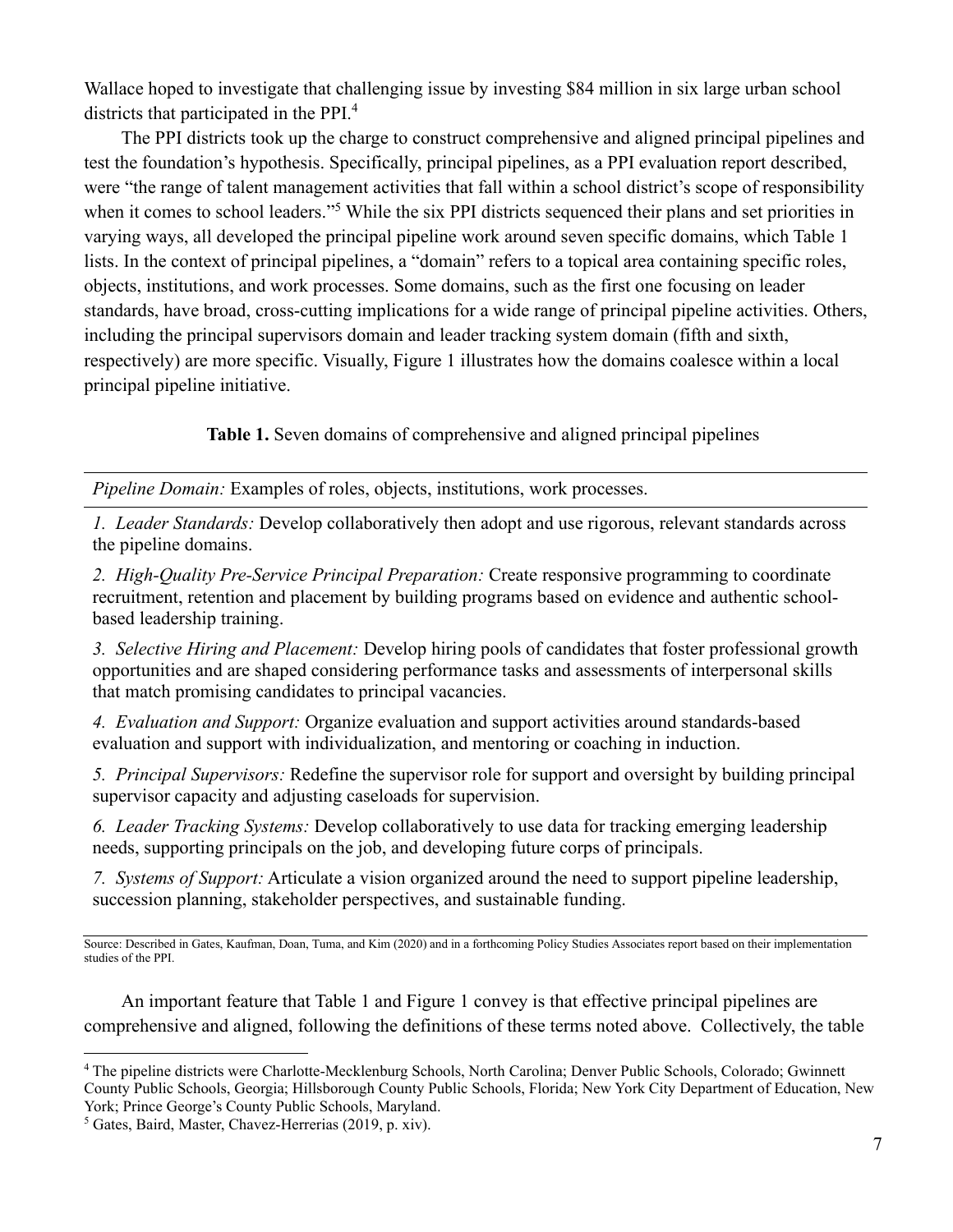and figure convey that developing a comprehensive and aligned principal pipeline involves much, much more than maintaining a human resources system that treats hiring, on-boarding, supporting and evaluating principals as bureaucratic exercises. Principal pipelines cultivate, manage, and support talented people. They don't simply staff school buildings.





The PPI's evaluation focused on work within the six Wallace-supported districts and produced compelling results. A series of evaluation reports from Policy Studies Associates (PSA) and the RAND Corporation (RAND), documented three key findings. <sup>6</sup> First, the districts succeeded in developing and sustaining principal pipelines that were comprehensive and aligned, supplying a steady flow of talented people into their principal positions. Second, the work mattered for student achievement as the results showed schools benefiting from principal pipelines outperforming a control group of schools. Third, the results were cost effective. The PPI districts performed impressively, but given the intense local focus of the initiative the knowledge that the evaluators derived focused primarily on local district policy and practices, not those of states or the connections between local pipelines and state policy.

#### **State vantage point on principal development: Policy levers for action**

While the PPI districts implemented their Wallace grant plans and the PSA and RAND evaluators studied their efforts, research on a separate track, including work that Wallace has supported, has explored how states can influence the development of principals across their school districts.<sup>7</sup> Although local school districts are more proximate, obviously, to principals' daily work, state governments themselves can powerfully shape the overall context in which school districts operate and principals lead their schools.

Herrerias. (2019), respectively. Other reports were also part of the overall evaluation and are cited in subsequent sections. <sup>7</sup> For example, see Hunt, Haller, Hood, and Kincaid (2019) and Manna (2015).

Source: "Principal Pipelines: A major strategy to improve student achievement districtwide," https://www.wallacefoundation.org/knowledge-center/schoolleadership/pages/principal-pipeline-implementation.aspx

<sup>6</sup> The major final reports from PSA and RAND were Anderson and Turnbull (2019) and Gates, Baird, Master, and Chavez-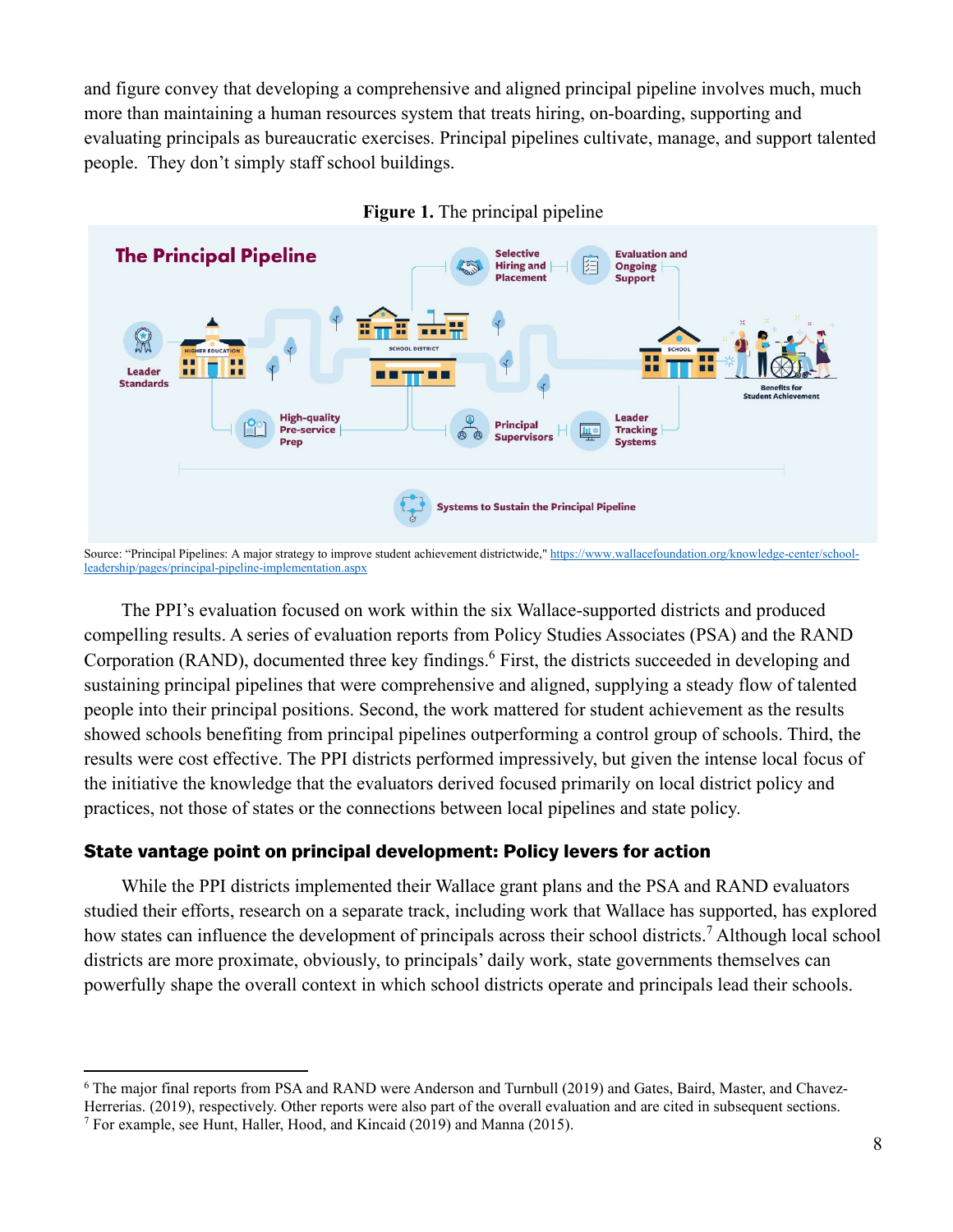These state environments are complicated, too, given that multiple institutions contribute to the policies, regulations, and initiatives that bear on principals and schools.<sup>8</sup>

In an attempt to sharpen discussions about the state's potential roles relevant to the principalship, Wallace supported research that produced an additional report in 2015.<sup>9</sup> That report began by describing how states can use their political agenda-setting power to spotlight the principalship. It then catalogued six key policy levers that state leaders can consider pulling if they want to increase the number of talented principals in a state.<sup>10</sup> Those levers appear in Table 2. The discussion clarified that "state policy levers" are the collection of formal and informal powers state leaders can wield to take action in helping schools recruit, hire, and support principals who advance teaching and learning.

The report concluded by noting that the particular contexts in which states and their school districts operate likely would influence the success states would enjoy with each lever. In other words, the six levers did not represent an off-the-shelf kit that states could mechanically use to improve schools. Rather, how they worked could vary depending on the particular conditions in a school district such as its size, its community resources, and its historical trajectory. The report encouraged state leaders to consider those nuances before pulling the levers to obtain results.

**Table 2.** State policy levers to cultivate and support excellent principals

*State Policy Lever:* Examples of actions.

*1. Setting principal leader standards:* Adopt into law and regulation. Differentiate among leaders. Embed in practice. Reconcile with other standards.

*2. Recruiting aspiring principals into the profession:* Facilitate coordination between local school districts and principal preparation programs. Alter incentives to influence who seeks certification. Support special institutes, including academies, to identify potential principals and recruit them into the profession. Forecast future needs.

*3. Approving and overseeing principal preparation programs:* Actively oversee programs. Consider sunsetting current programs. Use licensing authority to incentivize programs to improve. Serve as an information clearinghouse about programs. Avoid overregulating to ensure flexibility.

*4. Licensing new and veteran principals:* Connect licensing requirements to real-world conditions. Delegate licensing authority to organizations beyond the state when the organizations demonstrate strong track records.

*5. Supporting principals' growth with professional development:* Study current state priorities to better allocate resources. Support local school districts in setting priorities. Provide professional development to help principals implement state initiatives. Create links between professional development and license renewal processes.

*6. Evaluating principals:* Remain flexible during implementation as principal evaluation systems develop and take hold. Learn from other states' experiences.

Source: Manna (2015, pp. 8-10)

<sup>8</sup> Wirt and Kirst (2009); Manna and McGuinn (2013).

<sup>&</sup>lt;sup>9</sup> Manna (2015).

<sup>&</sup>lt;sup>10</sup> Manna (2015).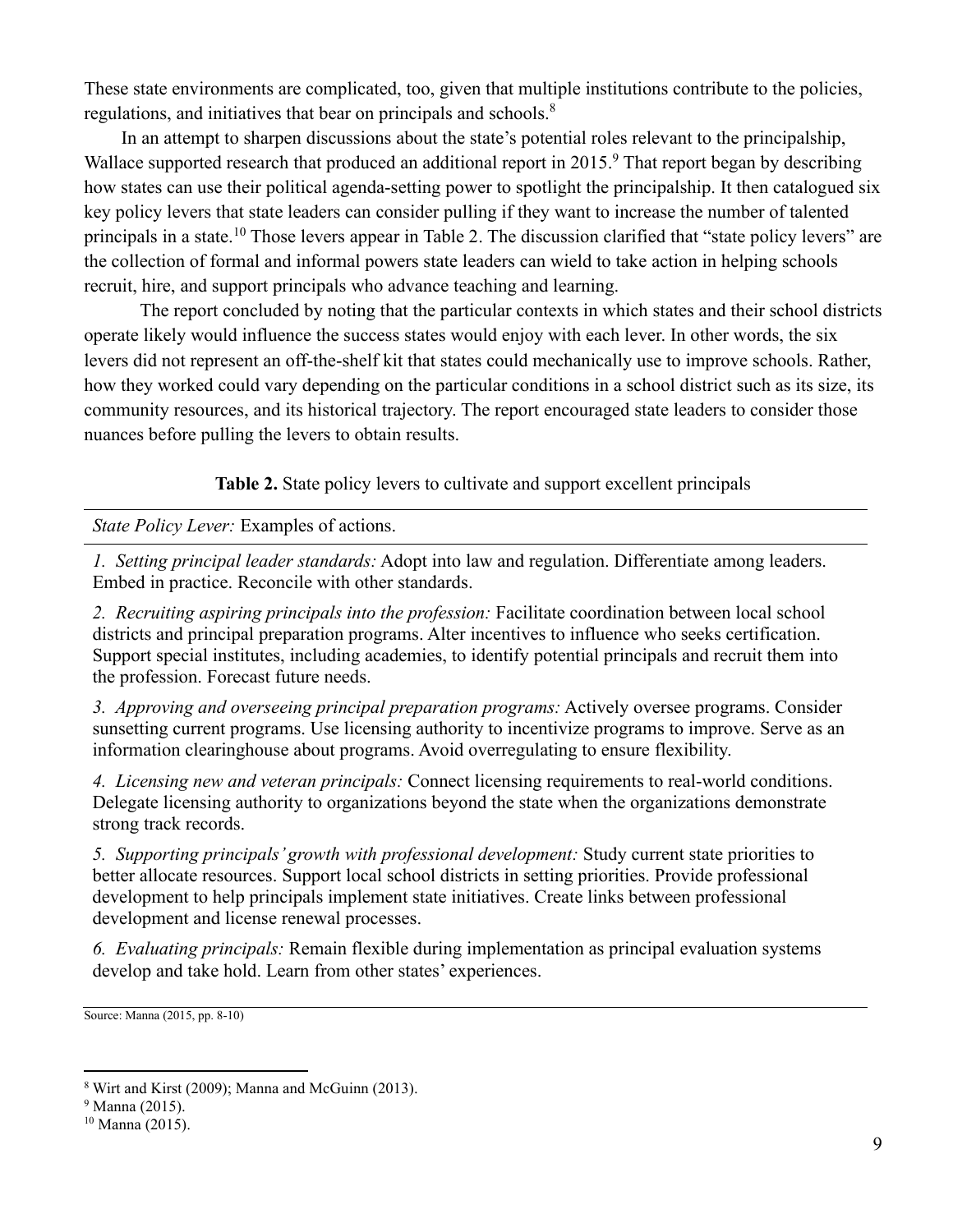#### **The state-local nexus and principal development**

The previous paragraphs have considered the local vantage point of principal pipelines and the state vantage point of key policy levers, both of which have the potential to ensure that all schools possess excellent principals. The analysis in this report attempts to extend the discussion by focusing not on local pipelines or state policy levers in isolation, but by scrutinizing the important points where they intersect, something the remaining pages of this report refer to as the "state-local nexus." It does so by suggesting a set of state policies and practices that principal pipeline enthusiasts should look for if they were assessing state readiness to help school districts develop and operate comprehensive and aligned principal pipelines. In a sense, the discussion herein extends the pipeline metaphor in two ways.

First, while recognizing that local efforts provide the heavy lifting for developing principal pipelines, given the states' power to shape the contexts in which local leaders work, it is useful to consider the state-local nexus as it bears on principal pipelines' development and operation. Metaphorically, local districts and states both contribute materials forming the pipeline's conduits, the pipes themselves and the connectors that fuse them together at their joints. Just as the combination of materials that go into making pipelines for other purposes can influence pipeline performance—e.g., pipelines for natural gas require different materials than pipelines transporting waste water—collectively, state and local action can influence whether the conduits for principal pipelines will burst, become clogged at bottlenecks, or supply a steady, reliable flow.

Second, although the main conduits are where material moves through a pipeline, those conduits also need supportive structures. Above-ground pipelines that transport oil and gas, for example, are held aloft by beams and footings that elevate them safely above the ground. In contrast, underground pipelines rest atop groomed beds where crews place the pipes before burying them. In both cases, pipelines are not casually dropped along the landscape, but carefully positioned with appropriate supports for the environments above or below the ground where they reside. Local support, again, is perhaps most crucial because nobody could imagine a state successfully imposing a principal pipeline initiative on a local district given the substantial variation in local demographic, economic, social, and political contexts. The PSA and RAND studies of the Wallace PPI districts, cited throughout this report, make that claim abundantly clear. Still, state policy can play a role in providing support for local pipeline development or incentives to encourage local leaders to consider the pipeline approach. (Subsequent discussion calls out examples of those possibilities.) As a result, it makes sense to ponder more deeply the state-local nexus, a topic that the PSA and RAND researchers, given their more intense local focus, tended to mention only briefly.

The bulk of this report presents a perspective on principal pipelines focusing on the state-local nexus. The next section, which is the heart of the analysis, is organized around the seven principal pipeline domains that appeared in Table 1 and Figure 1. Within each domain, the discussion considers how state leaders might use the policy levers outlined in Table 2 to help develop local principal pipelines that are comprehensive and aligned. The discussion also poses key questions that people could ask about their states to help determine in which areas states are best positioned to be supportive partners in the development of local principal pipelines. The final section of the paper offers concluding thoughts.

The method guiding the analysis focuses on policy implementation and surfaces key intersections between state and district policies and practices relevant to principal development. In so doing, the discussion below creates metaphorical dialogues between these perspectives as a way to help seed actual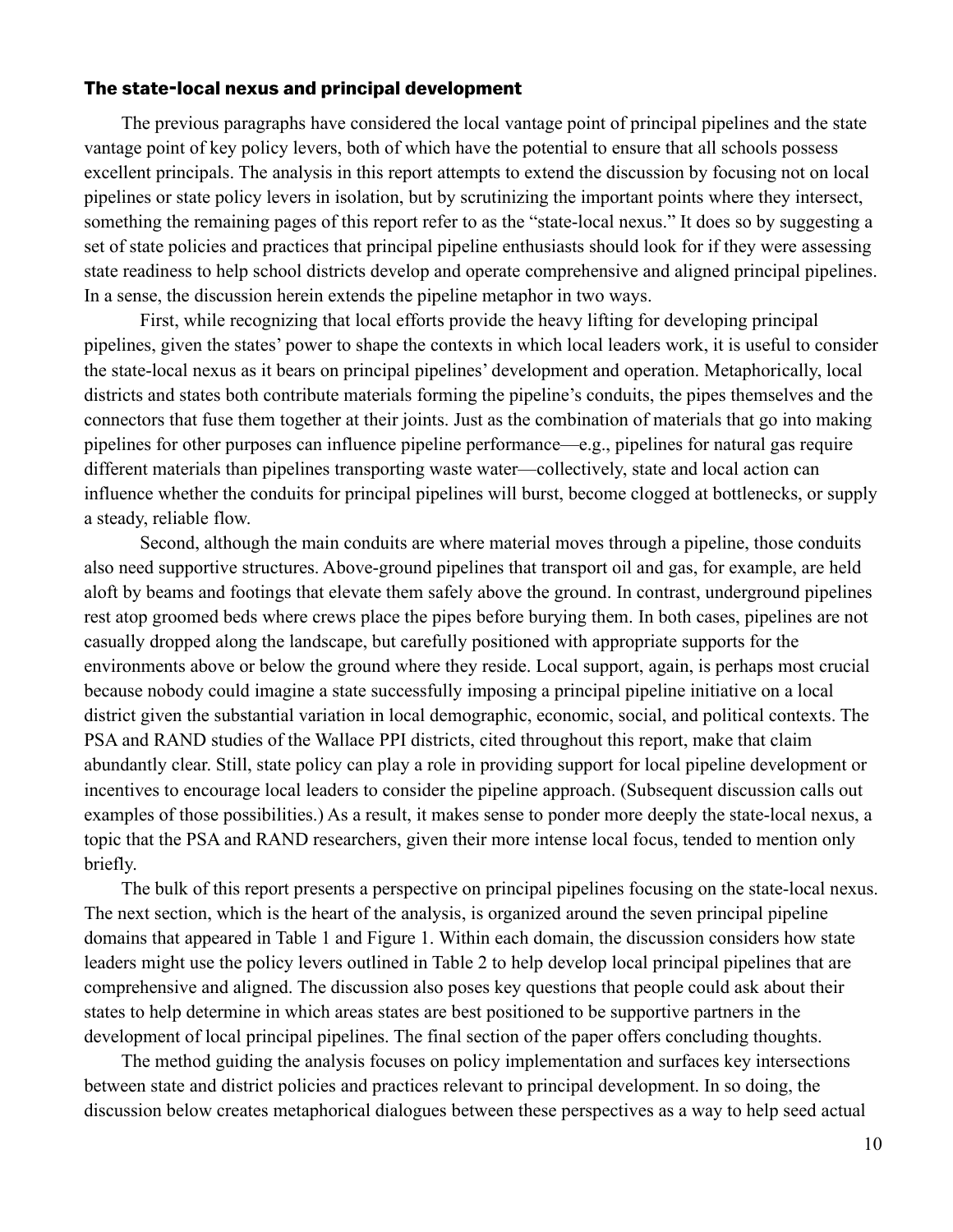dialogues between policy practitioners working in the state-local nexus. The approach focuses attention on how policy plays out at the "street level" where ground-level officials execute "critical tasks."<sup>11</sup> The source of evidence for the discussion comes from three main bodies of literature. The first is general work on state and local education governance that documents important constraints and opportunities that affect implementation of education policy in a broad array of areas, including principal pipelines. The second stream of literature is more focused work that has examined specifically how governance and policy choices at either state or local levels bear on principals' work. The third source is the rich collection of independent evaluation studies that Wallace has funded to examine performance of the PPI districts.

## **2. State policy levers to advance local principal pipeline development**

What would be signs that a state's policy and political environment could support local school districts as they develop comprehensive and aligned principal pipelines? This section considers that question for each of the PPIs seven domains, beginning with the first, leader standards.

#### **Pipeline domain #1: Leader standards**

#### **Box 1. State policy levers and local leader standards in pipelines: Questions for state and local officials and their partners to consider**

**Adoption:** Has the state adopted standards for educational leaders?

**Differentiating:** Do state standards for educational leaders differentiate between leader roles, such as principals, assistant principals, superintendents, and other school leaders?

**Cross-cutting:** Does the state use its standards for educational leaders to inform its development of other policies that influence the recruitment, training, hiring, work, and continued support of principals?

**Specificity and flexibility:** Are state standards for educational leaders specific enough to help guide practice, but also flexible enough so local school districts can adapt them to meet their particular needs for principals?

**Floor not ceiling:** Do state standards for educational leaders allow local districts to augment state standards with their own standards for principals?

 $11$  Lipsky (1980); Wilson (1989).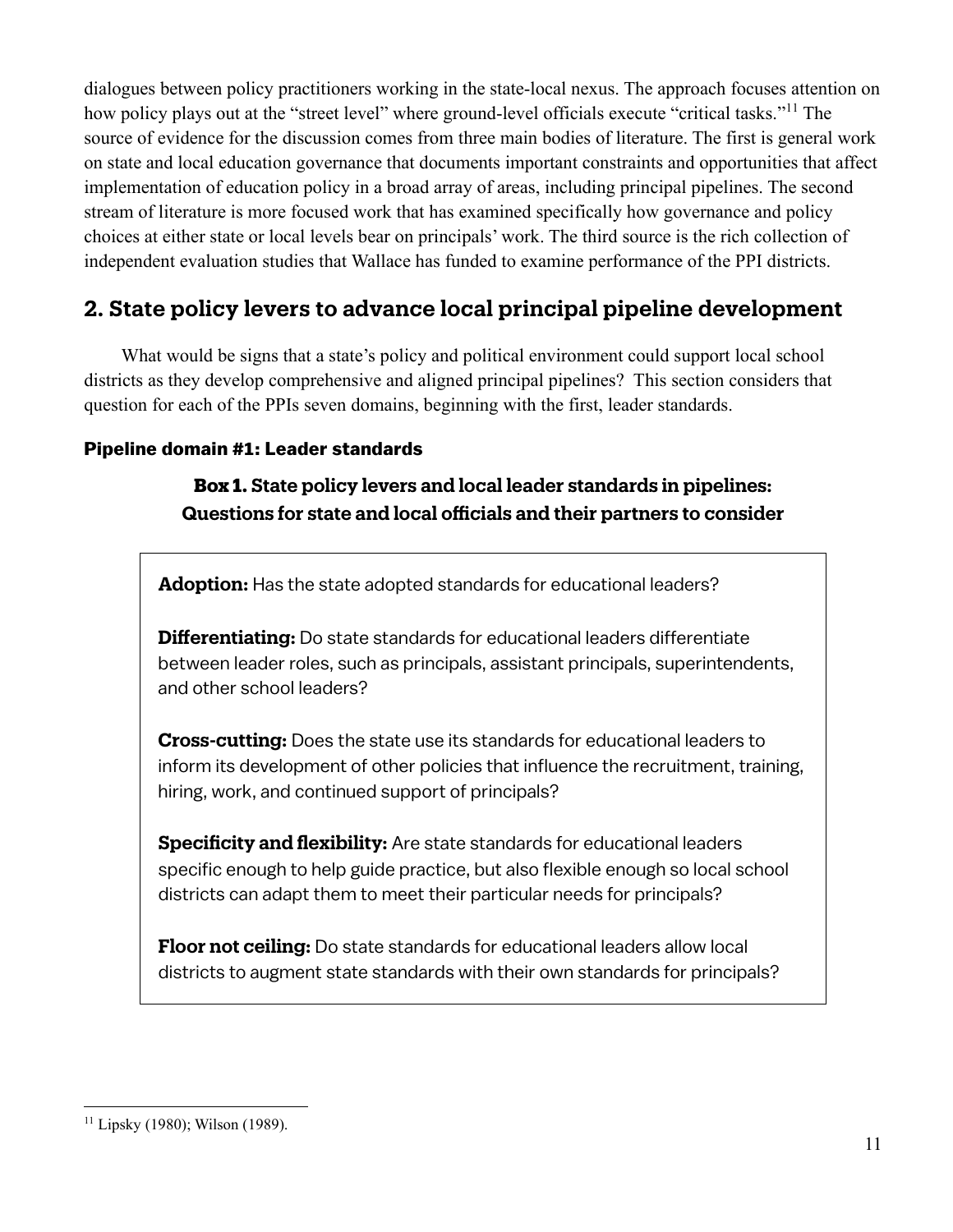The PPI districts all agreed that leader standards provided crucial frameworks for their work to develop principal pipelines. Evaluation reports of the PPI echoed enthusiasm from district officials about leadership standards being "the primary vehicle for lending coherence" to the PPI work.<sup>12</sup> As the initiative moved forward, standards remained "a cornerstone of principal pipelines in the districts."13 A state having adopted leadership standards, then, would be evidence of its readiness to support principal pipeline work. Adopting standards is a low bar to clear, however, and all states have incorporated some form of leader standards into state policy.<sup>14</sup> How states craft and then deploy standards is perhaps more important because those factors affect whether districts actually see state standards as a resource to advance their work or as an unnecessary burden or irritant hampering their progress.

One way states can ensure standards are relevant and useful for school districts is to develop leader standards that differentiate between various leadership roles.<sup>15</sup> Standards organized in general terms around "school leadership" are not entirely helpful because they imply that good leadership practice is identical across the formal positions that educational leaders hold. Leadership then becomes a mushy category and standards do not effectively define practices for specific types of leaders such as school principals, assistant principals, superintendents, or other leaders in schools such as teacher coaches or department heads. The PPI districts discovered, for example, that it was often difficult to reconcile the varying roles that assistant principals play with the same set of standards designed to evaluate and support lead principals.<sup>16</sup> In failing to differentiate, states can create additional work for local districts, which must clarify these matters on their own to avoid the uncertainty that generic standards are likely to create as they construct comprehensive and aligned principal pipelines.

Two additional related points, beyond differentiating among school leader roles, focus on the content of state standards. Here the issues are how much detail standards provide and whether they offer space for school districts to elevate their expectations over time. This can be tricky for states to accomplish because the best standards strike a balance between being specific enough to provide useful guidance to local districts as they build principal pipelines, while remaining flexible enough to recognize that local communities often have varying needs. One way to make standards relevant for district pipelines is to enable them to adapt to local circumstances and prompt processes where entire communities buy into their ambitions. Embracing flexibility also reflects the reality that local conditions can shift, so if state leader standards are to remain relevant to practice, local districts must be able to adapt them as times change. As one leader from Prince Georges County, Maryland, a PPI district, noted, "I definitely see a trend of our principals being more prepared for what's in front of them, but I think what's in front of them keeps changing and gets more complex."17 Providing guidance but remaining flexible also will allow local school districts to aim high and set expectations that go beyond what state leader standards appear to require. As a result, state standards become a floor to ensure minimum quality rather than a ceiling that stifles ambitious local pipeline agendas. $18$ 

<sup>&</sup>lt;sup>12</sup> Turnbull, Riley, Arcaira, Anderson, and MacFarlane (2013, p. 44).

<sup>&</sup>lt;sup>13</sup> Anderson and Turnbull (2019, p. 12).

<sup>&</sup>lt;sup>14</sup> Education Commission of the States (2018).

<sup>&</sup>lt;sup>15</sup> Anderson and Turnbull (2019, p. 11); Rutledge and Tozer (2019, p. 74).

<sup>&</sup>lt;sup>16</sup> Anderson and Turnbull (2019, p. 49).

 $17$  Anderson and Turnbull (2019, p. 12).

 $18$  Anderson and Turnbull (2019, p. 11).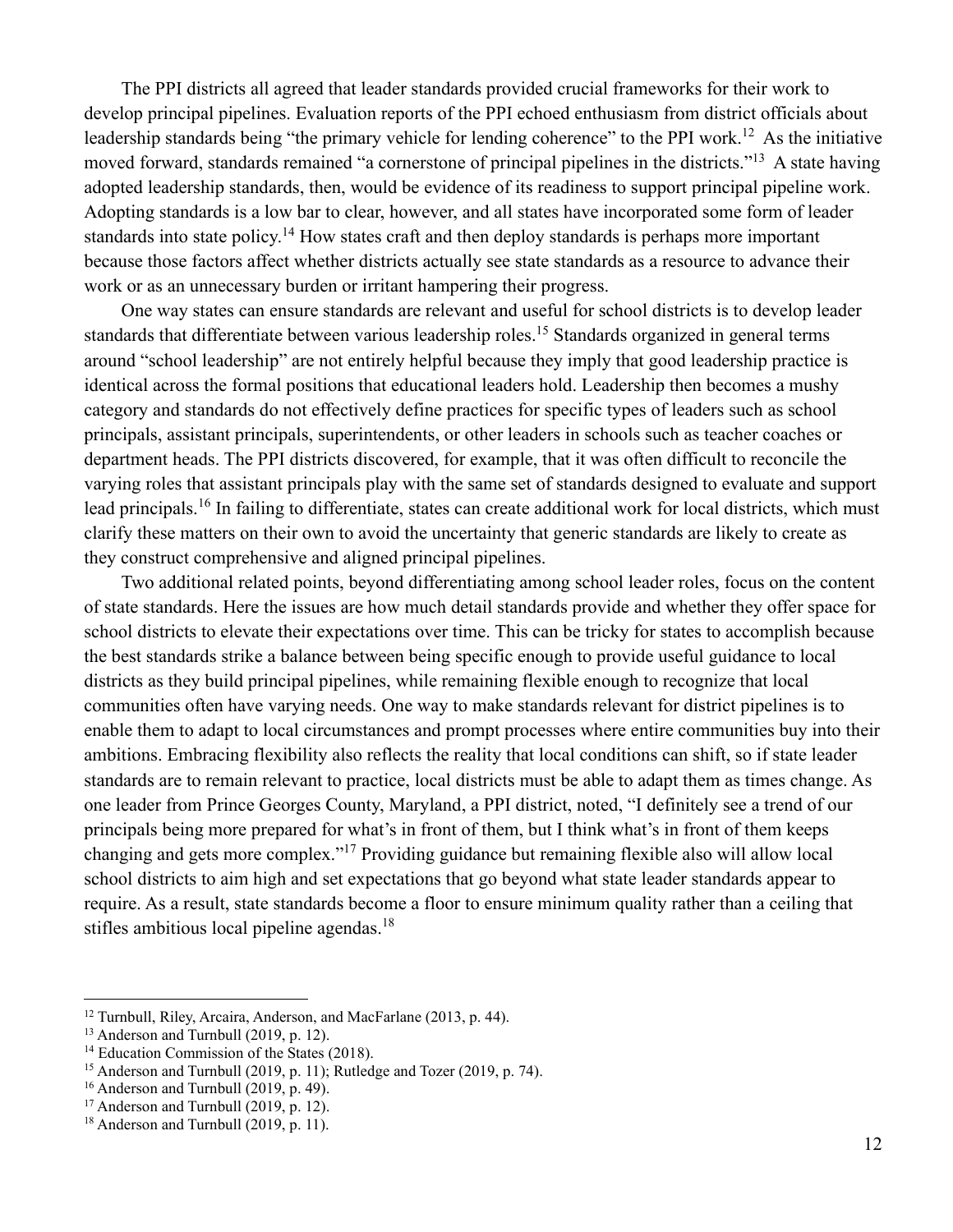States also can make standards useful and relevant when they are cross-cutting and become a backbone for all pipeline activities. The same differentiated, flexible, state standards, then, should inform the processes that evaluate potential candidates districts recommend for principal preparation programs, the courses and learning activities within those programs that states approve, state licensing procedures, recruitment and interview procedures that districts use to hire new principals, and professional development activities and evaluations that principals participate in once they are hired.<sup>19</sup> (Subsequent discussion of the other pipeline domains elaborates those issues.) States that use standards in these crosscutting ways make them relevant to the varied people and institutions that contribute to pipeline activities, thereby "forcing alignment" between these potentially disparate parts.<sup>20</sup> The alternative, a situation where different standards exist for program development, hiring, and licensing, for example, can sow confusion. In those cases, standards are incoherent, likely irrelevant to practice, and require districts to waste effort to create needed coherence out of chaos as they construct their pipelines.<sup>21</sup>

#### **Pipeline domain #2: High-quality pre-service principal preparation**

## **Box 2. State policy levers and high-quality pre-service principal preparation in pipelines: Questions for state and local officials and their partners to consider**

**Standards and oversight:** Do state standards for educational leaders inform how states oversee and support institutions that prepare principals?

**Degree requirements:** When states approve degree programs that prepare principals, do they demand that these degrees are relevant to the work that principals actually do in local school districts?

**District and preparation program partnerships**: Does the state create incentives for principal preparation programs to partner with school districts in shaping their program admissions criteria, as well as curricular content, and other learning experiences?

**Flexibility among providers:** Are state policies open to allowing a variety of providers to prepare and license principals, including school districts, while holding all providers to the same high standards?

<sup>&</sup>lt;sup>19</sup> Syed (2015, p. 4); Kaufman, Gates, Harvey, Wang, and Barrett (2017, p. 8).

 $20$  Anderson and Turnbull (2019, p. 9).

<sup>&</sup>lt;sup>21</sup> Young and Perrone  $(2016)$ .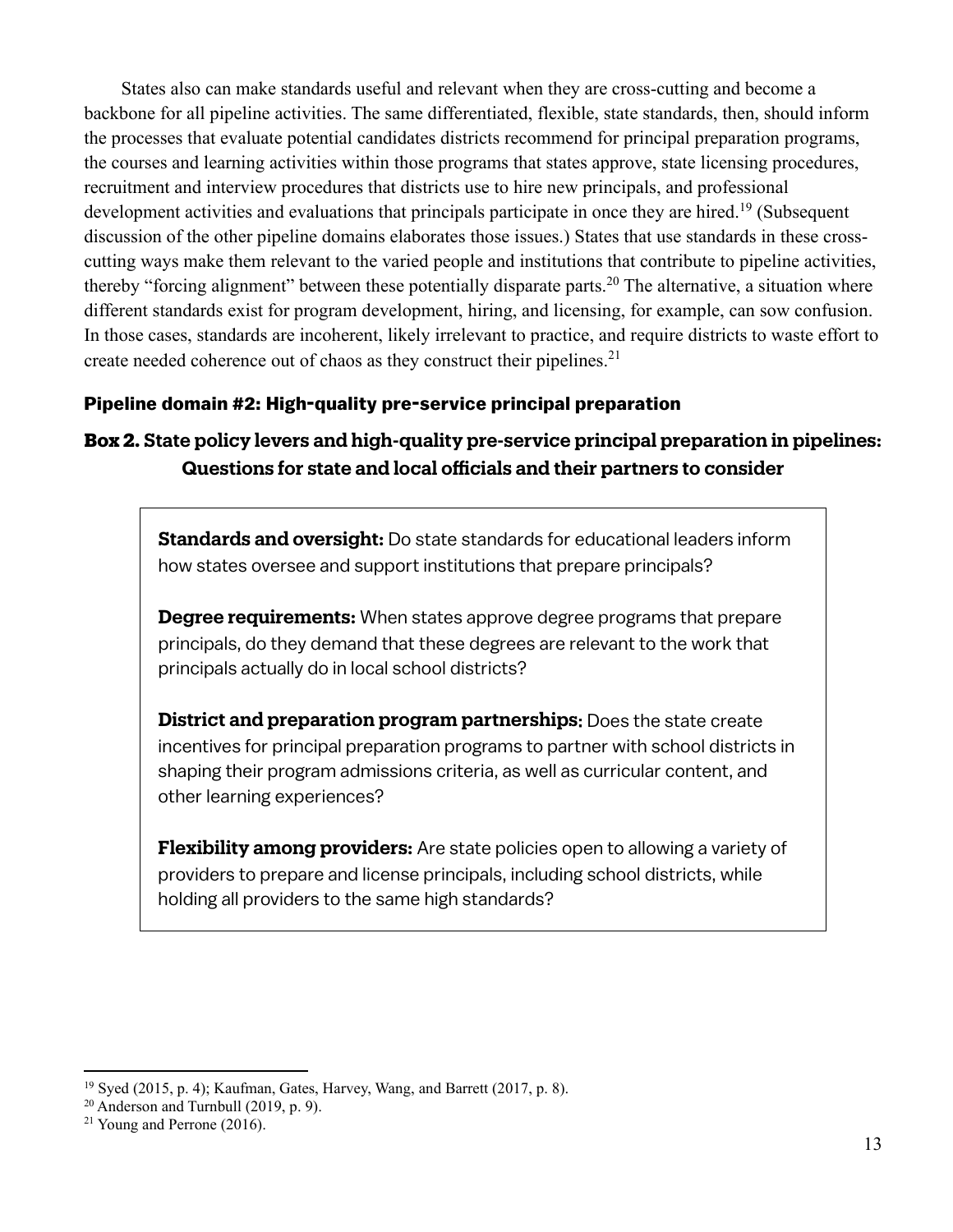Leader standards, just discussed, can force alignment among principal pipeline components, including the component that focuses on preparing future candidates for the principalship. This component involves identifying talented people who have the potential to be excellent principals, recruiting them into the pipeline, and training them in a rigorous preparation program. Previous research has shown there is much room for states to improve as they set expectations to ensure that programs are effective at preparing principals to lead schools.22 States can facilitate the flow of quality candidates into principal pipelines when they adopt effective leadership standards for principals and then use those standards to guide decision-making about oversight of preparation programs.

Specifically, states can bolster the effectiveness of principal pipelines when they use their oversight authority to approve degree programs likely to position principals to succeed on the job. At present, states have the undisputed power to shape the types of degrees that preparation programs offer and the courses that constitute those programs. States can wield that power to dismantle degree tracks that prove unsuccessful, as Illinois did in eliminating its general administrative certificate across its preparation institutions. This track had graduated thousands of people over the years, but was ineffective at producing graduates prepared for and interested in becoming principals.23 Drilling down into the specific features of degree programs, all six PPI districts resided in states that specified course and credit hour requirements for aspiring principals pursuing their degrees.<sup>24</sup> As PPI evaluators noted, "The six districts were eager to hire principals who brought strong skills and knowledge" to the job.<sup>25</sup> States can use their oversight authority to help advance that goal by setting expectations that prompt programs to offer learning experiences and lessons grounded in daily practice. Doing so can help increase the flow of quality candidates into local principal pipelines.

Evidence that a state policy environment is prepared to support pipeline development would be state policy on the books or networking efforts from state leaders that foster connections between local school district pipeline initiatives and the institutions that prepare and certify principals. In other words, policies can force entities like school districts and principal preparation programs to cooperate, but so, too, can state leaders who engineer or facilitate convenings between district personnel and program faculty or staff. A prominent theory of action emerging from the PPI was that the potential flow of candidates into and through pipelines would be stronger if the districts themselves could help shape the programs of study that candidates attended. The PPI districts invested much time forging these connections with allies inside partner institutions. 26

Although district networking efforts were substantial, there is only so much that locally grown efforts can accomplish, making supportive state policy essential to build coherence between institutions that prepare principals and the districts where they work. Sometimes preparation programs balk at closer coordination. One would expect some resistance given the tradition of academic freedom that faculty in universities, the main place where principal preparation occurs, are accustomed to enjoying.<sup>27</sup> Still, even in university environments where faculty and leaders support the pipeline concept, state policies can create barriers that limit local districts' ability to shape programs. State policy might require preparation

<sup>&</sup>lt;sup>22</sup> Levine (2005); Syed (2015, p. 4); Hunt, Haller, Hood, and Kincaid (2019).

<sup>23</sup> Hunt, Haller, Hood, Kincaid (2019).

 $24$  Turnbull, Riley, and MacFarlane (2013, p. 10).

<sup>25</sup> Turnbull, Anderson, Riley, MacFarlane, and Aladjem (2016, p. 15).

 $26$  Anderson and Turnbull (2019, p. 18).

<sup>&</sup>lt;sup>27</sup> Turnbull, Anderson, Riley, MacFarlane, and Aladjem (2016, p. 60).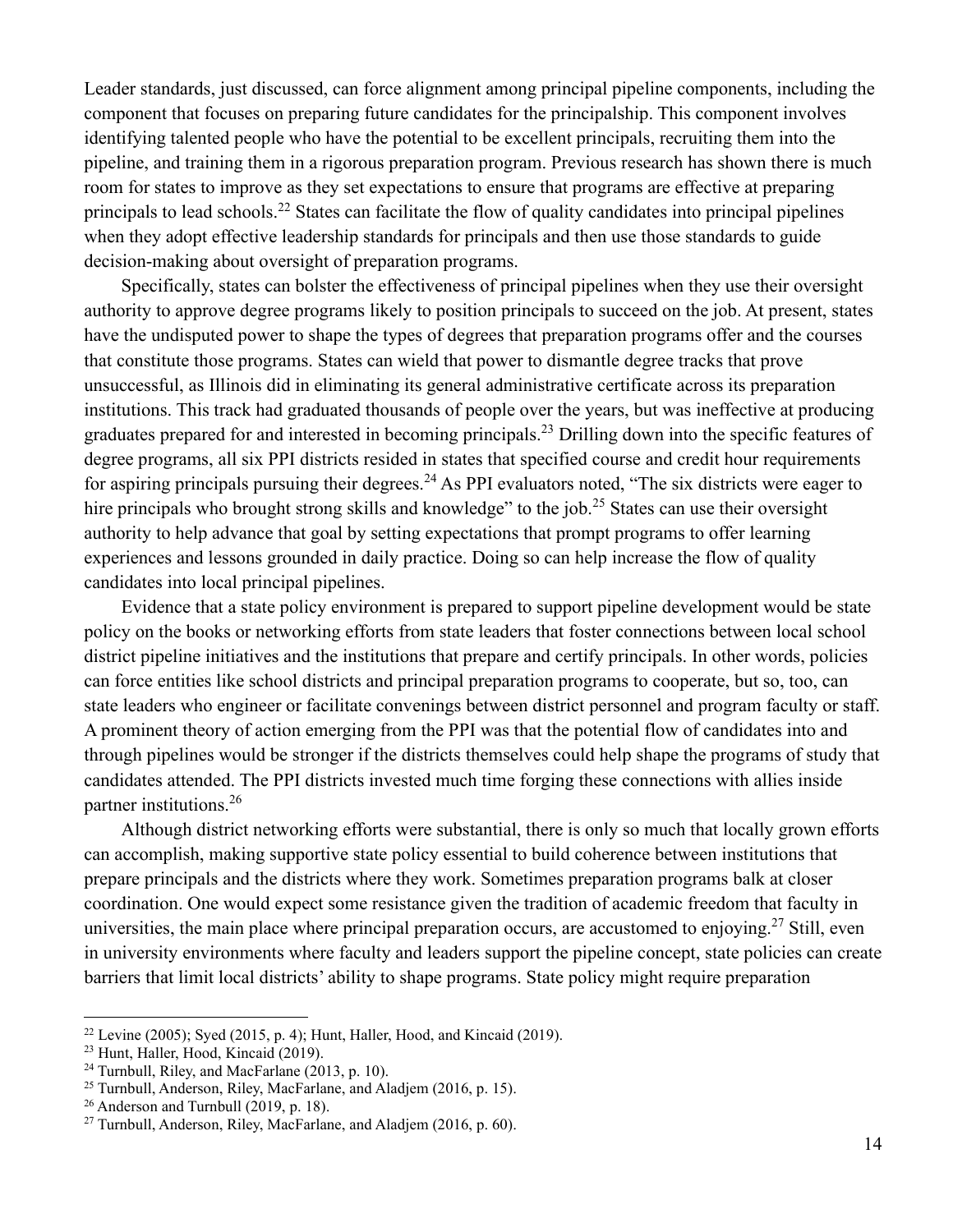programs to offer particular courses of study, even courses that may no longer be relevant to local practice.<sup>28</sup> State-supported institutions also could invite the ire of state policymakers if they begin catering too much to the particular needs of a single district or handful of districts, given that a wider range of diverse locales may traditionally have relied upon these programs to serve many different needs.

State policy that encouraged program-district coordination could take many forms. For example, states that require clinical placements or similar learning opportunities for principals in-training would necessarily require programs and districts to coordinate. Programs could not succeed in fulfilling that mandate without securing district cooperation, which creates an opportunity for districts to engage with the programs about the preparation opportunities they offer.<sup>29</sup> Additionally, states could use their oversight power as part of program review to try to ascertain from the programs' perspectives where they have forged partnerships, what is making them succeed (if they are), and what might be preventing them from taking off. That sort of classic "SWOT" analysis<sup>30</sup> would have the double benefit of making program review a more meaningful exercise, connected to practice, and also "determining what motivates universities to invest and engage" with districts interested in building comprehensive and aligned principal pipelines.<sup>31</sup> Such an exercise could surface other impediments in state policy that undermine pipeline initiatives.

A final sign that state policy is ready to support local districts as they develop principal pipelines is whether a state embraces flexibility when determining which sorts of institutions can prepare principals. Illinois's experience reforming principal preparation provides an instructive distinction between "alternative providers," which the state embraced, versus "alternative programs," which it rejected.<sup>32</sup> When state policy allows a variety of *providers*, including local school districts themselves or formal district-university partnerships, to design and execute principal preparation programs held to demanding state-standards it expands the range of options available to pipeline developers without undermining program quality. <sup>33</sup> In contrast, state policy that incorporates alternative *programs*, which could allow providers to prepare principals while deviating from high-quality state standards, runs the risk of approving weaker pre-service preparation routes. In short, state policy that created the potential for varied, creative preparation partnerships with local districts, without diluting quality, would help districts develop and sustain their principal pipelines.

<sup>28</sup> Turnbull, Riley, and MacFarlane (2013, pp. iii and 68).

 $^{29}$  Turnbull, Riley, and MacFarlane (2013, p. 57). For a specific example from Georgia see Turnbull, Riley, Arcaira, Anderson, and MacFarlane (2013, p. 17).

<sup>&</sup>lt;sup>30</sup> SWOT refers to a style of analysis that examines the strengths, weaknesses, opportunities and threats facing an organization attempting to solve a problem.

<sup>31</sup> Anderson and Turnbull (2019, p. 19); Manna (2015, p. 8).

 $32$  Haller, Hunt, and Baron (2019, p. 10).

<sup>&</sup>lt;sup>33</sup> Turnbull, Riley and MacFarlane (2015, part 4).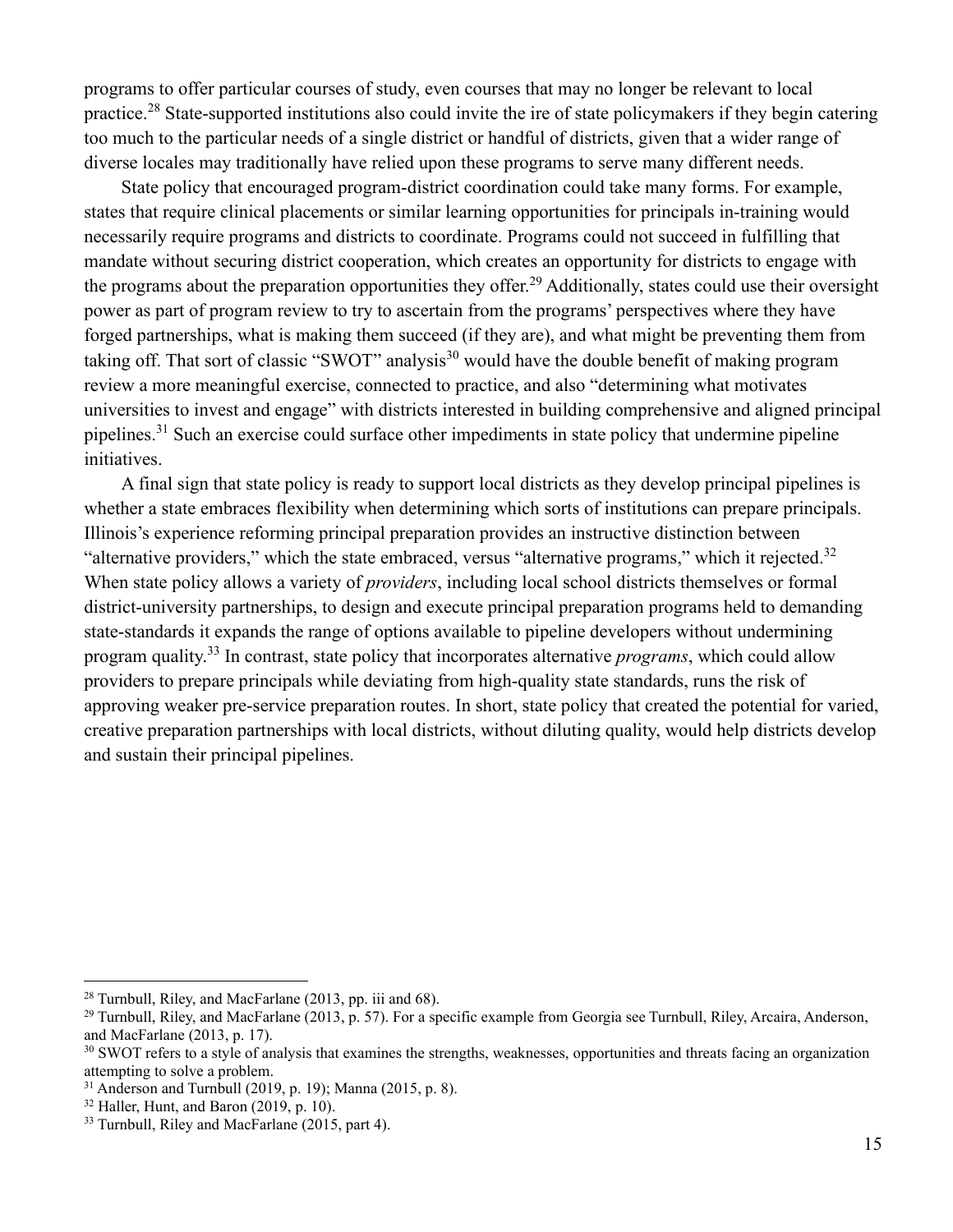#### **Pipeline domain #3: Selective hiring and placement**

**Box 3. State policy levers, and selective hiring and placement in pipelines: Questions for state and local officials and their partners to consider**

**District authority:** Does state policy empower school districts to strategically manage their processes for hiring principals or can other local actors veto district preferences?

**Standards and licensing:** Are state principal licensing policies informed by differentiated state standards for educational leaders?

**Licenses supporting practice:** Do state principal licensing expectations encourage rigorous practice-based experiences, not merely knowledge or experiences disconnected from relevant practice?

**Placement and evaluation incentives:** Do state principal evaluation systems encourage principals to take on difficult school assignments that their districts believe provide a strong fit between a principal's capabilities and a school's needs?

School districts with a deep pool of well-prepared principal candidates have many options as they hire and place principals in schools. The shift from leader-in-waiting to leader-on-the-job is a critical juncture in a principal's career. Here again is yet another area where state policy intersects with district pipeline initiatives and can affect their performance. Sizing up a few key issues can help one assess whether state policy is ready to support the selective hiring and placement domain of principal pipelines.

At first glance, principal hiring and placement would appear to be a quintessential school district function. Principals typically apply for jobs via district human resources departments, after all, when they seek employment in local schools. State policy, though, can influence this process and alter hiring processes so that school district leaders have less power than one might assume. For example, favoring more decentralization in the hiring process, state lawmakers sometimes craft legislation that limits a district's ability to hire principals and instead delegates that power to local school councils. The logic has a reasonable impulse, which is to enhance parental and neighborhood involvement in schools and to ensure that principal positions are not simply distributed on the basis of "who you know" in school district central offices.<sup>34</sup>

State policy that defers to neighborhood or individual school preferences for principal hiring, though, substantially undercuts the ability of school districts to construct and implement principal pipeline initiatives. Without the power to hire and place principals districts would be unable to act strategically in

<sup>&</sup>lt;sup>34</sup> For example, see Schlemmer (2019 and Wheatley (2019) for coverage of debates about changing Kentucky's School-Based Decision Making (SBDM) policy, which empowers local school councils to select principals.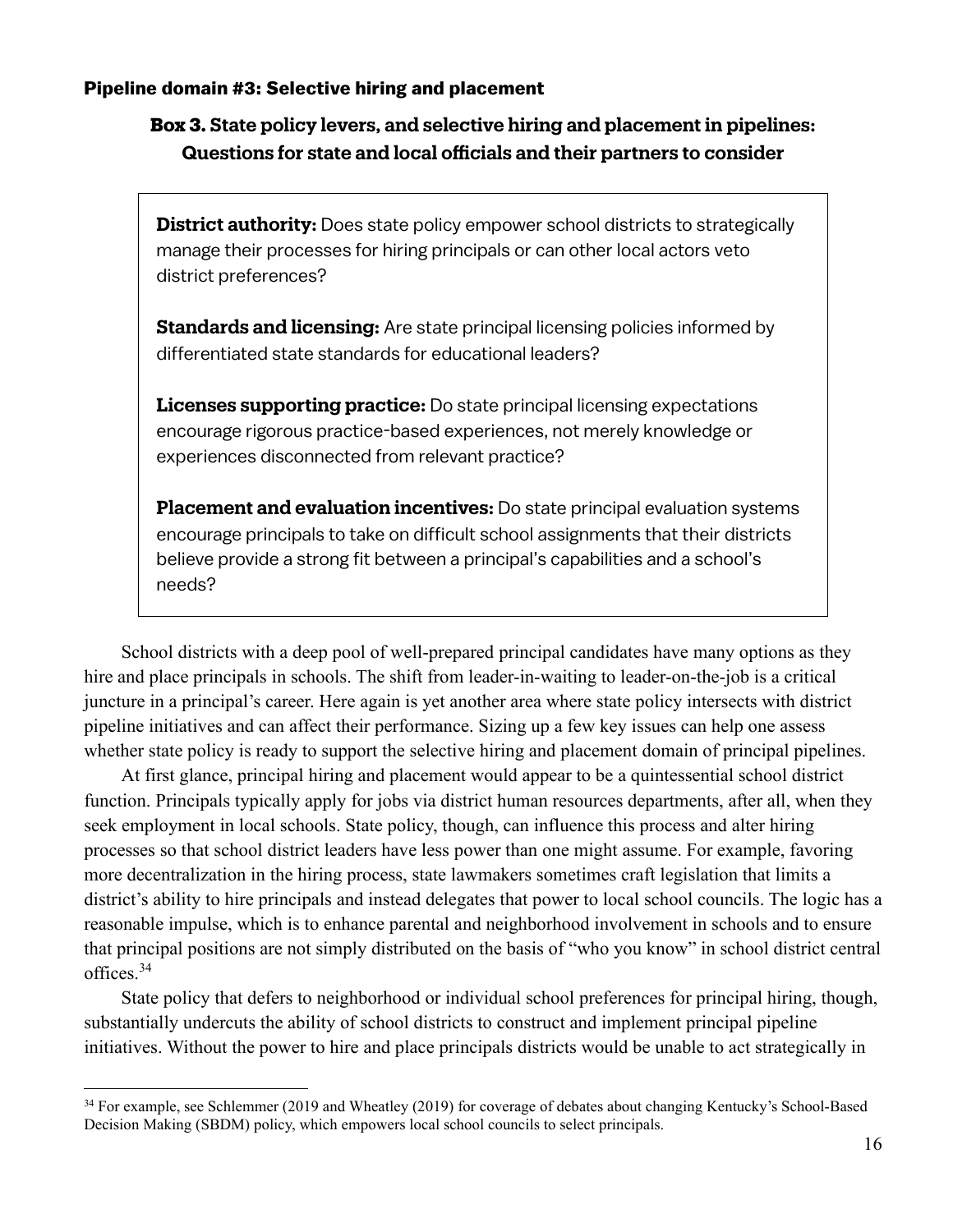staffing the most important leadership position in schools.<sup>35</sup> Certainly, one could imagine school districts developing pipeline initiatives that incorporate parental or other neighborhood involvement in principal hiring, perhaps by inviting local school councils to meet with the pool of potential candidates that the district is grooming for future principal positions. The councils could then provide feedback to district officials who would then make the ultimate hiring decision. But state policy that allowed a school-level veto over district choices would prevent pipelines from properly functioning. Evidence from the PPI suggests that strategic district placements can be responsive to school conditions, as novice principals in PPI districts have consistently said that their placements provide an excellent match between their school's needs and their own skill sets.<sup>36</sup>

Power over principal licensing is another way that state policy can influence local school district pipelines that hire and place principals in schools. Echoing an important earlier theme, state licensing policies that are informed by state principal standards can help foster coherence in local principal pipelines by forging connections that link pre-service preparation and the eventual acquisition of a license. Further, standards that push principal preparation programs to ground their learning experiences in substantial performance tasks, not simply passing exams or writing papers disconnected from practice, should logically connect with licensing policies that call for concrete performance-based experiences, as well. That can foster further coherence between the preparation and licensing functions that states oversee.<sup>37</sup> The PPI districts' own work demonstrated this. As they built out their pipelines over the course of the Wallace grant they increasingly turned to performance-based activities in the hiring process.<sup>38</sup>

A final area where state policy can play into the hiring and placement domain of principal pipelines is state requirements for principal evaluation. Although that may seem more relevant for principals once they begin leading their schools—a topic that the next section discusses—the incentives that evaluation systems create can affect district pipeline leaders as they attempt to match the skills of principals with principal vacancies. Slight changes in the assumptions that state evaluation systems make can have huge implications for how those systems judge principals' levels of success on the job. <sup>39</sup> State evaluation systems that seem to place unreasonable or capricious demands on principals could deter future principals from taking on the most difficult assignments, such as in schools that have struggled to perform or that might be undergoing district turnaround efforts, even when officials running district pipelines have determined those individuals would be the best equipped to lead in those environments.<sup>40</sup> Adoption of an evaluation system that appeared to account for the difficulty of such placements would suggest a state was set up to support local principal pipeline initiatives.

<sup>&</sup>lt;sup>35</sup> Turnbull, Anderson, Riley, MacFarlane, and Aladjem (2016, p. 25).<br><sup>36</sup> Turnbull, Anderson, Riley, MacFarlane, and Aladjem (2016, p. vii); Anderson and Turnbull (2019, p. 6)

<sup>&</sup>lt;sup>37</sup> See, for example, Massachusetts's efforts to create more meaningful performance-based licensing in Manna (2015, pp. 36).

<sup>&</sup>lt;sup>38</sup> Anderson and Turnbull (2019, p 21).

<sup>39</sup> Manna (2015, pp. 38-40); Grissom, Kalogrides, and Loeb (2015).

<sup>40</sup> Grissom, Kalogrides, and Loeb (2015).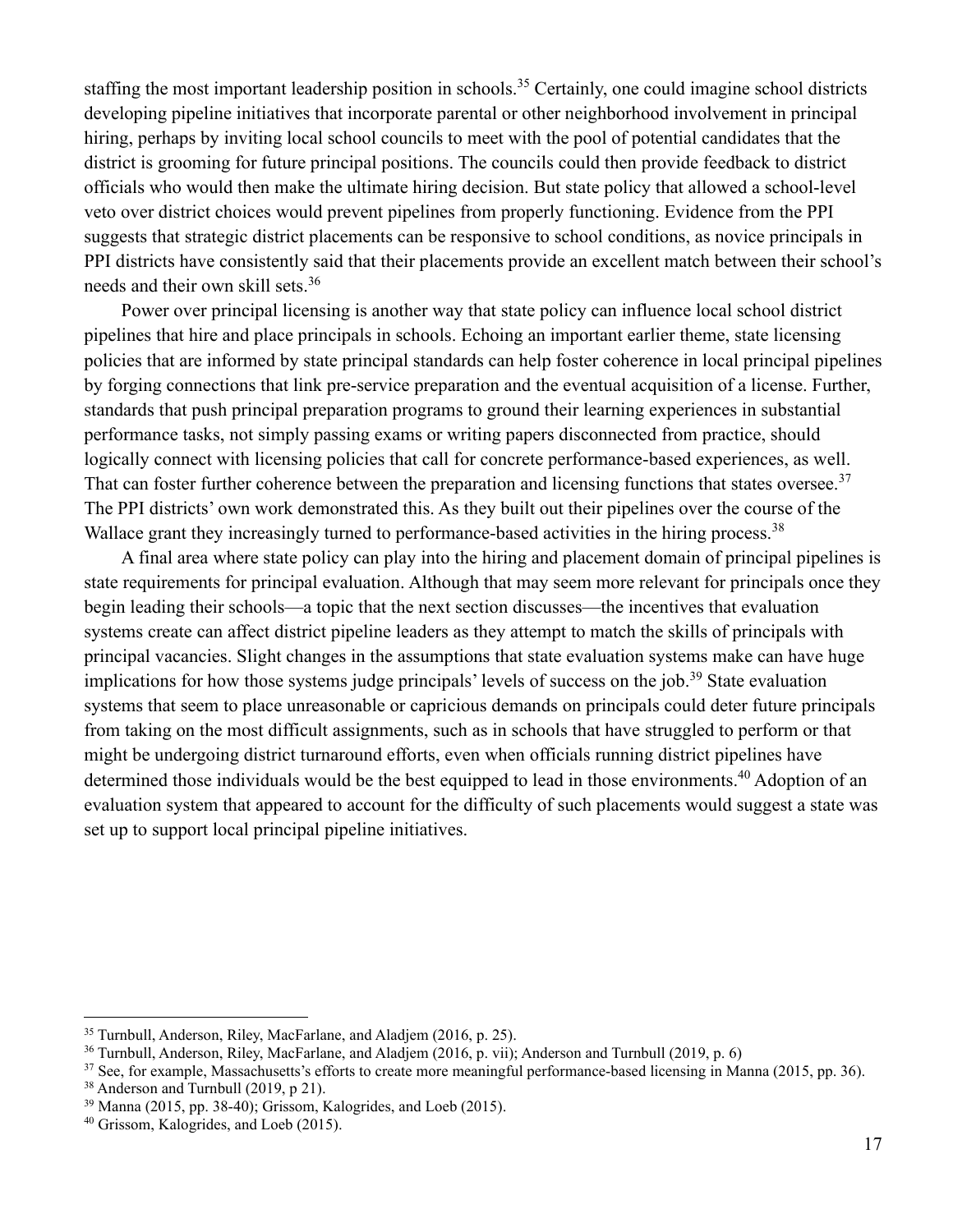#### **Pipeline domain #4: Evaluation and support**

### **Box 4. State policy levers and principal evaluation and support in pipelines: Questions for state and local officials and their partners to consider**

**Standards for evaluation:** Are state principal evaluation policies guided by differentiated state standards for educational leaders?

**Local adaptation:** Do state principal evaluation policies allow for local adaptation?

**Development on the job:** How well does state policy provide support for mentoring, coaching, and relevant professional development experiences for principals?

**License renewals that leverage expertise:** For veteran principals, does the process of state license renewal steer principals toward productive activities that will continue their development while helping leverage their expertise to sustain district pipelines?

Recruiting talented, well-prepared people into the principalship can help increase their chances of success as they launch their careers. But even the most promising principals with the best preparation will struggle to succeed without support on the job and meaningful evaluations that help them improve as leaders. One expert in the field, for example, has noted that because there is so much for new principals to learn, it is better to see pre-service preparation programs, even excellent ones, as "boot camps" that groom principals in the basics but cannot enable aspiring principals to become experts in all dimensions of their jobs.<sup>41</sup> Continuous development and meaningful principal evaluations are therefore essential for principals to improve their craft.

Assessing the readiness of a state's policy environment around evaluation and support to help enhance local principal pipelines begins by discerning whether the same rigorous and differentiated state leadership standards informing other pipeline domains continue to guide state policy here. Further, state policy for evaluation, especially, can enhance principal pipeline development when it creates room for locally generated standards and processes to enter the evaluation process. That makes evaluation more relevant to local practice rather than a compliance exercise that may or may not help school districts discern useful information about their principals and other school leaders.<sup>42</sup>

One other aspect of flexibility or adaptability one could look for in state policy is the extent to which principal evaluation allows school districts to provide feedback to principals via various modalities. For example, in Denver, one of the PPI districts, district administrators had a vision to "blur the lines between

<sup>41</sup> The quote, appearing in Manna (2015, p. 35) is from Jackie Wilson, director of the Delaware Academy of School Leadership.

 $42$  New Leaders  $(2012)$ .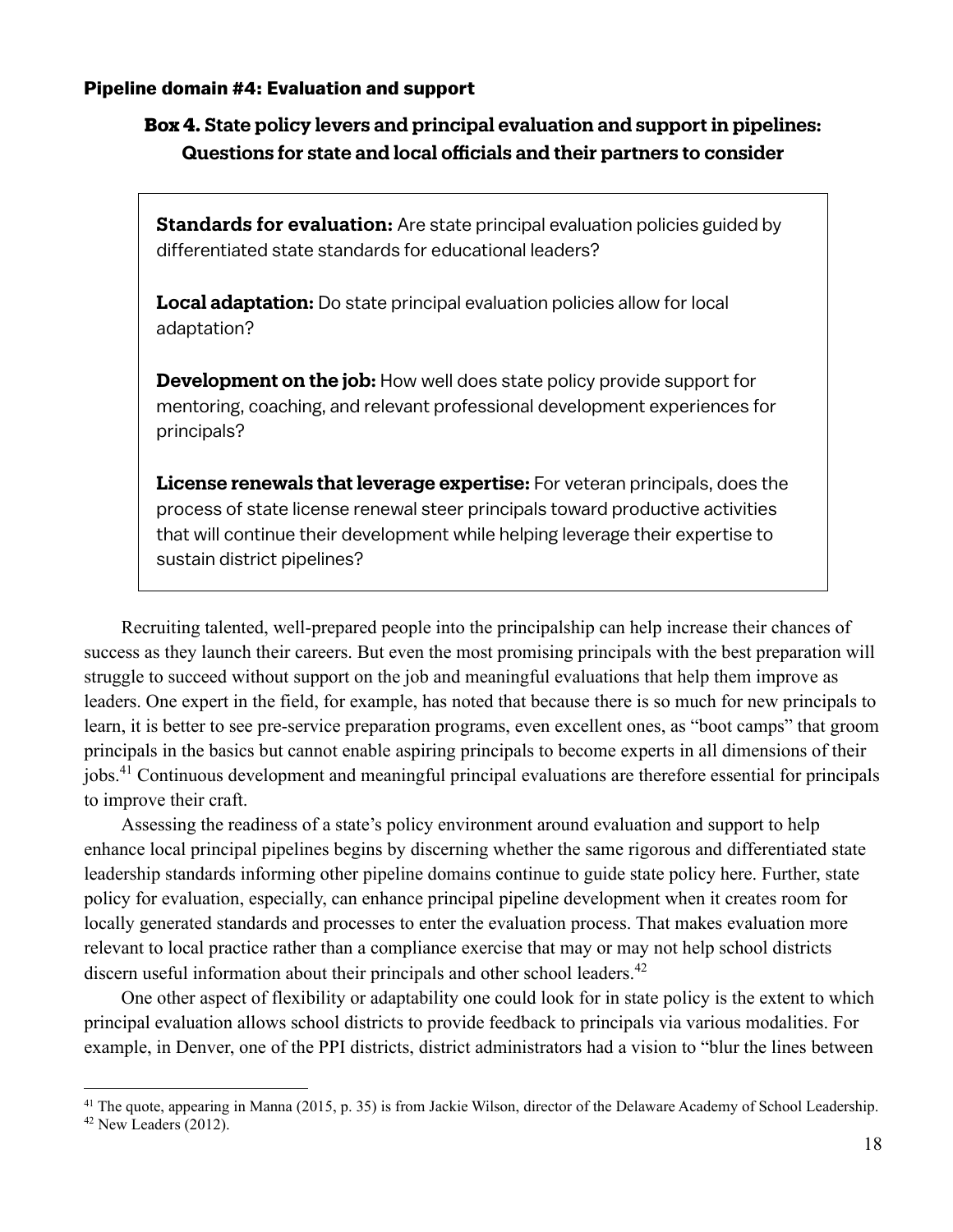coaching feedback and formal evaluation" with the goal of wanting "it to all blend together and all feel like the exact same thing.<sup>343</sup> As Denver's experience suggests, rather than having evaluation be an isolated set of activities or a process organized around "gotcha" moments to spotlight principals who struggle, one could envision evaluation as an on-going process linked to relevant practice. State polices that firewalled principal evaluation from other developmental or supportive practices, by imposing artificial timelines or evaluation protocols lacking flexibility, for example, would undermine a principal pipeline initiative's ability to be comprehensive and aligned. Instead, it would be a better approach to make evaluation a more organic and seamless activity relevant to the daily flow of a principal's work. Districts in the PPI recognized the value that more flexible state policies afforded.<sup>44</sup>

Another indicator that state policy is prepared to support principal pipeline work would be the degree to which it enables districts to offer effective mentoring, coaching, and learning experiences to develop their principals on the job.<sup>45</sup> Clearly, it would be asking a lot to have states organize and provide these kinds of activities for principals in local school districts. The PPI districts themselves found carrying out these activities to be a challenging part of their work.<sup>46</sup> Still, because local professional development experiences often lack relevance and coherence—e.g., they frequently amount to a series of disconnected, ad hoc events—states could use their broader perch to help districts identify meaningful vendors or experiences that are linked to state standards. That sort of clearinghouse or quality control function could at least begin to focus the efforts of local pipeline enthusiasts, especially those not geographically proximate to large numbers of potential providers.

Another avenue for enhancing the quality of professional development activities for principals by more tightly coupling them to pipeline activities is to consider the state's role in license renewal for veteran principals.<sup>47</sup> Frequently, the license renewal process involves current principals accumulating a certain number of points or credits toward re-licensure during a specific period of time. Rather than creating ad hoc expectations that encourage principals to grab whatever credit-bearing activities they can get (e.g., at a random conference or via an on-line course that might embrace relevant leader standards), states could link activities that proved central to PPI district experiences, such as principal mentoring and coaching, to the re-licensing process. One could envision a system, for example, where talented, veteran principals gained credit toward a license renewal if they pursued training to become a mentor or coach. They could earn additional points if they used those skills to assist principals in their own district pipeline initiatives, mentored principals in other districts in regular on-line or phone communication with those mentees, or participated in a professional learning community that convened mentors and coaches with novice principals.

There would be two obvious virtues flowing from state policies that stoked such activity to connect re-licensure, mentoring, and coaching. The first would be for the novice principals who could learn from talented veterans, something the PPI districts found to be highly valuable.<sup>48</sup> A second virtue would be for the veteran principals themselves. One insight from the PPI evaluations was districts realizing that a fully mature principal pipeline should not only stress the important early stages of a new principal's

<sup>43</sup> Anderson and Turnbull (2019, p. 28).

<sup>44</sup> Turnbull, Anderson, Riley, MacFarlane, and Aladjem (2016, pp. 37-39).

<sup>45</sup> Rowland (2017).

<sup>46</sup> Turnbull, Anderson, Riley, MacFarlane, and Aladjem (2016, p. v and 37).

<sup>47</sup> Manna (2015, pp. 33-36).

 $48$  Anderson and Turnbull (2019, p. 30).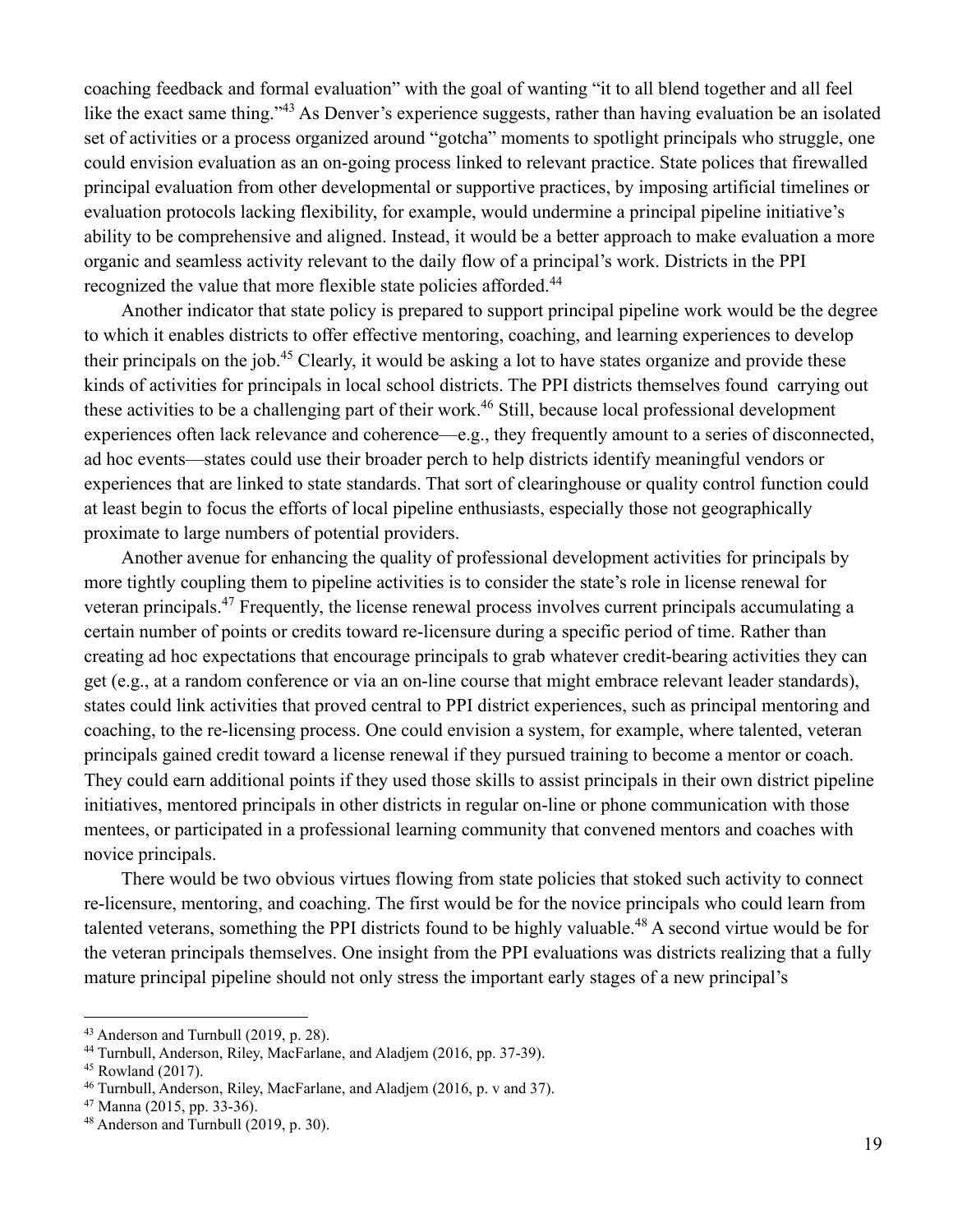professional life—the recruitment, pre-service training, and hiring and placement components—but also strategically consider the entire arc of a principal's career. Some officials in PPI districts began to consider this idea of the career continuum to strategically build into veteran principals' experiences opportunities to help their novice counterparts succeed.<sup>49</sup> State license renewal expectations that rewarded the time spent on these activities, then, would be one way that state policy could support the development of district principal pipeline initiatives.

#### **Pipeline domain #5: Principal supervisors**

#### **Box 5. State policy levers and the role of principal supervisors in pipelines: Questions for state and local officials and their partners to consider**

**Standards clarity:** Do state standards for education leaders make meaningful distinctions between leader roles (i.e., assistant principals, principals, and others) to help guide the work of principal supervisors?

**Relevance:** Do state standards, licensing requirements, and professional development focus on relevant activities that steer conversations between principal supervisors and principals in productive directions?

**Evaluation processes melding oversight and support:** Do state policies for principal evaluation thoughtfully consider how evaluation can be a formative and summative process, which can facilitate principal supervisors' work as overseers of performance and also supportive allies of their principals?

Compelling evidence shows that principals bear substantial weight as they lead their schools.<sup>50</sup> Over time, as views of the principalship have evolved, principals have seen a layering of responsibilities—they are school managers *and* instructional leaders—onto their already thick job descriptions. Principal supervisors, individuals in school districts who oversee and support principals, can help principals manage their large workload and juggle their leadership responsibilities.<sup>51</sup> A key challenge for district principal pipeline initiatives is to assess how to envision, design, and support their principal supervisors' as they offer that support. Those challenges can vary depending on a school district's size. Larger ones tend to have more capacity to create stand-alone principal supervisor positions and offices as part of a pipeline initiative. In contrast, smaller districts might not have that luxury and therefore would have district administrators play multiple roles, including principal supervisor, as part of their overall portfolio. Despite these differing conditions across a state's school districts, state leaders can use their policy levers to help create conditions where principal supervisors, regardless of their specific position, have more chances to succeed.

 $49$  Anderson and Turnbull (2019, p. 37).

<sup>50</sup> Manna (2015).

<sup>&</sup>lt;sup>51</sup> Corcoran, Casserly, Price-Baugh, Walston, Hall, and Simon (2013).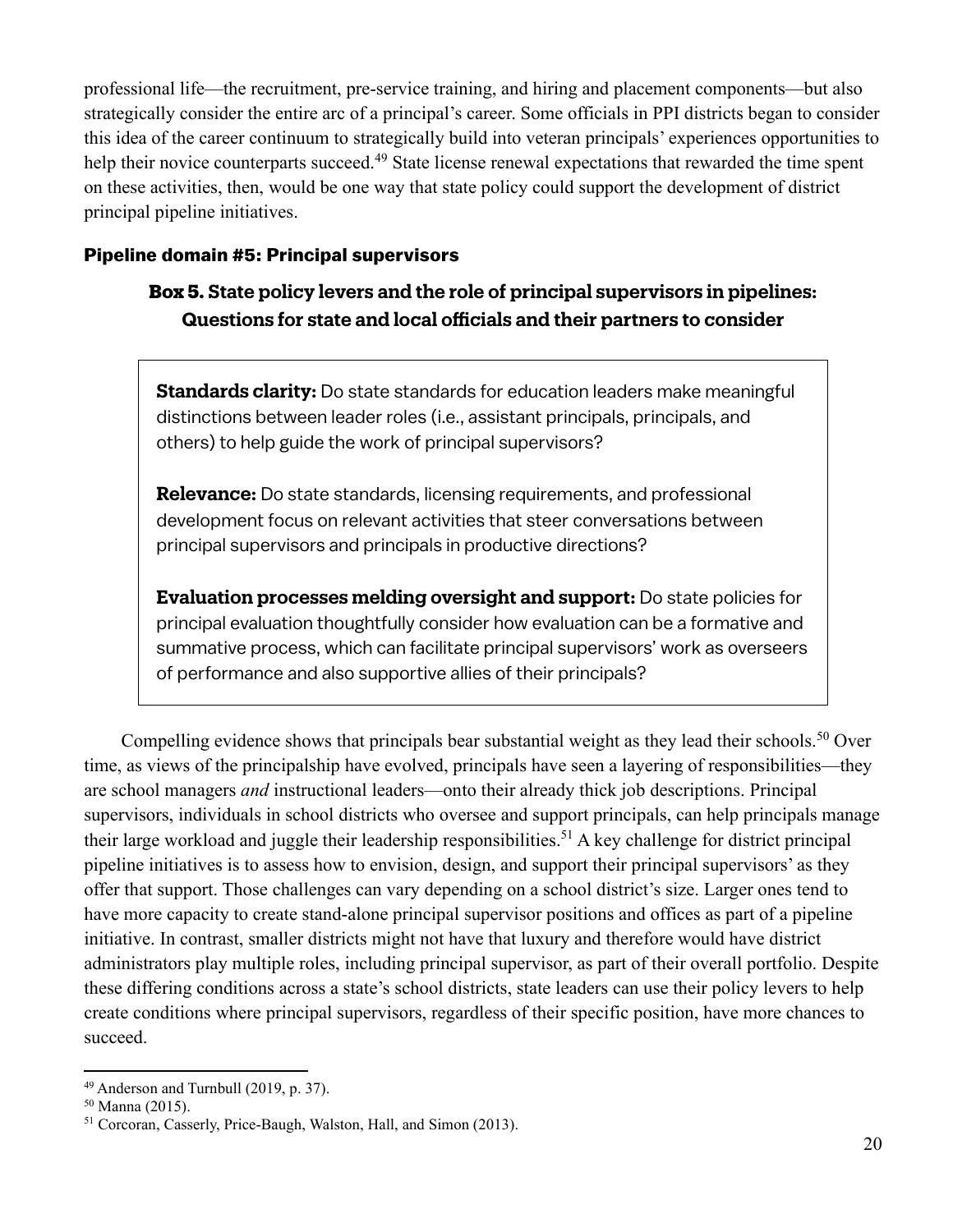Most generally, state policymakers can remain attentive to how they manage the overall regulatory environment that might bear on principals and their supervisors.<sup>52</sup> Minimizing those burdens whenever possible could make it more likely that supervisors will use their time to mentor and coach principals in areas such as instructional leadership rather than helping them navigate the thicket of more bureaucratic tasks like completing reports to fulfill state mandates.<sup>53</sup> An example, which the earlier discussion of Box 1 noted, was the value of differentiating leadership standards to accommodate different district leadership roles, including principals and assistant principals. A lack of clarity in standards can create administrative challenges for principal supervisors, especially those who have multiple jobs themselves within a medium-sized or smaller school district. Principal supervisors might lack time to develop differentiated uses of standards for the different leaders they supervise. At the same time, though, it also is important for state standards not to become too tedious or unwieldy and, in the process, overburden principal supervisors with too many "boxes to check." Such requirements can undercut their ability to provide engaging and authentic support.

State leaders also can recognize that districts themselves often have varying ways they envision using principal supervisors, which means that state policy levers should recognize those varied interests.<sup>54</sup> Districts may wish to develop their own sets of standards to meet local needs, for example. As one evaluation of a separate Wallace initiative focused on principal supervisors noted, school districts with principal supervisors sometimes "revisit and refresh" the job descriptions of their supervisors in order to "match evolving district goals for school support."<sup>55</sup> States could provide districts with flexibility in using state funding for school improvement and principal development, either from the state's own allocation to districts or funds that flow through federal programs, to enhance the work that principal supervisors do.

Another way that state policy levers intersect with the work of principal supervisors is in formal principal evaluation processes. Here it is important for state leaders to remember that principal supervisors wear multiple hats that can complicate their relationships with principals. The daily work of principal supervisors can involve a mix of oversight, coaching, and daily support to put out fires for building-level principals.56 As the PPI unfolded, the participating districts had their principal supervisors taking on more important responsibilities as evaluators, mentors, and coaches. <sup>57</sup> If state principal evaluation systems burden principal supervisors with oversight roles, leaving little room for more collegial or formative mentoring, then they can create dynamics between principals and their supervisors focused around compliance (sometimes punitive, even) rather than more collegial collaborative problem solving. In fact, research shows that principal supervisors do some of their best work when they are focused on professional development and growth of their principals rather than compliance-oriented activities.<sup>58</sup>

<sup>52</sup> Sayed (2015, p. 10).

<sup>&</sup>lt;sup>53</sup> Goldring, Grissom, Rubin, Rogers, Neel, and Clark (2018).

<sup>54</sup> Saltzman (2016).

<sup>55</sup> Goldring, Clark, Rubin, Rogers, Grissom, Gill, Kautz, McCullough, Neel, and Burnett (2020, p. xxiii).

<sup>56</sup> Corcoran, Casserly, Price-Baugh, Walston, Hall, and Simon (2013). Not all school districts have principal supervisors, so that function may be one component of an individual's larger professional role in a local district central office.

<sup>57</sup> Turnbull, Anderson, Riley, MacFarlane, and Aladjem (2016, p. 37).

<sup>58</sup> Goldring, Clark, Rubin, Rogers, Grissom, Gill, Kautz, McCullough, Neel, and Burnett (2020, p. xviii).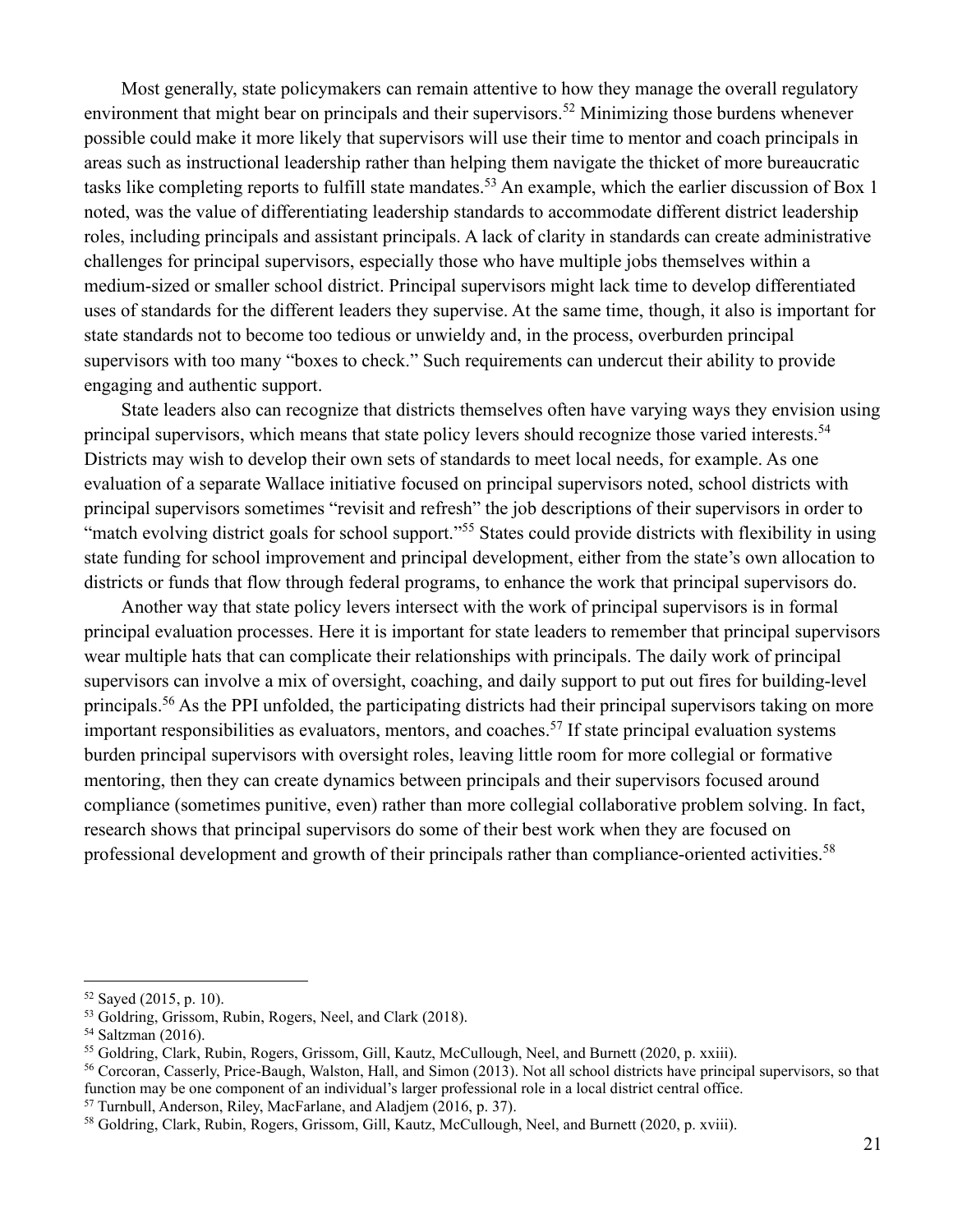#### **Pipeline domain #6: Leader tracking systems**

## **Box 6. State policy levers and principal pipeline leader tracking systems: Questions for state and local officials and their partners to consider**

**Relevance of state standards:** Do state standards regarding school principals' preparation and performance motivate the collection of relevant data?

**Preparation programs and degree attainment:** Do state leaders have an overall perspective on which institutions and degree pathways in their state are producing principals in ways consistent with the needs and priorities of local principal pipeline initiatives?

**Evaluation and career trajectories:** Do state re-licensure or ongoing principal professional development expectations help identify strengths and gaps in the development of principals' skills across the arcs of their careers?

**Leveraging expertise to support recruitment, preparation, and professional development:** Do state systems help identify veteran or retired principals who could be resources for local principal pipeline initiatives, especially support for recruitment, preparation, and professional development of principals at earlier stages of their careers?

It is commonplace for elected officials and education policy leaders at national, state, and local levels to embrace data. Being data-driven means guiding policy choices based on evidence rather than just intuition or what might favor politically connected interests.<sup>59</sup> Although sometimes such an embrace is more symbolic than real, PPI districts' development of leader tracking systems revealed an important way that education data can advance, as one evaluation report noted, the "preparation, hiring, and support of school leaders."<sup>60</sup> Leader tracking systems vary in their design, but generally speaking districts build them to compile data on current principals and potential new recruits into the role. Constructing leader tracking systems as part of a comprehensive and aligned principal pipeline initiative involves several things. They include identifying useful data to inform pipeline processes, building computerized systems that collate those data, creating easy-to-use data dashboards or interfaces so district staff can examine the data, and all the while upholding various laws and regulations designed to safeguard data and protect individual privacy. Without question, these are challenging tasks for local school districts to complete.<sup>61</sup>

<sup>59</sup> Kanstoorom and Osberg (2008). See also material from The Data Quality Campaign at https://dataqualitycampaign.org/.

 $60$  Gates, Kaufman, Doan, Tuma, and Kim (2020, p. 9).<br> $61$  Kanstoroom and Osberg (2008).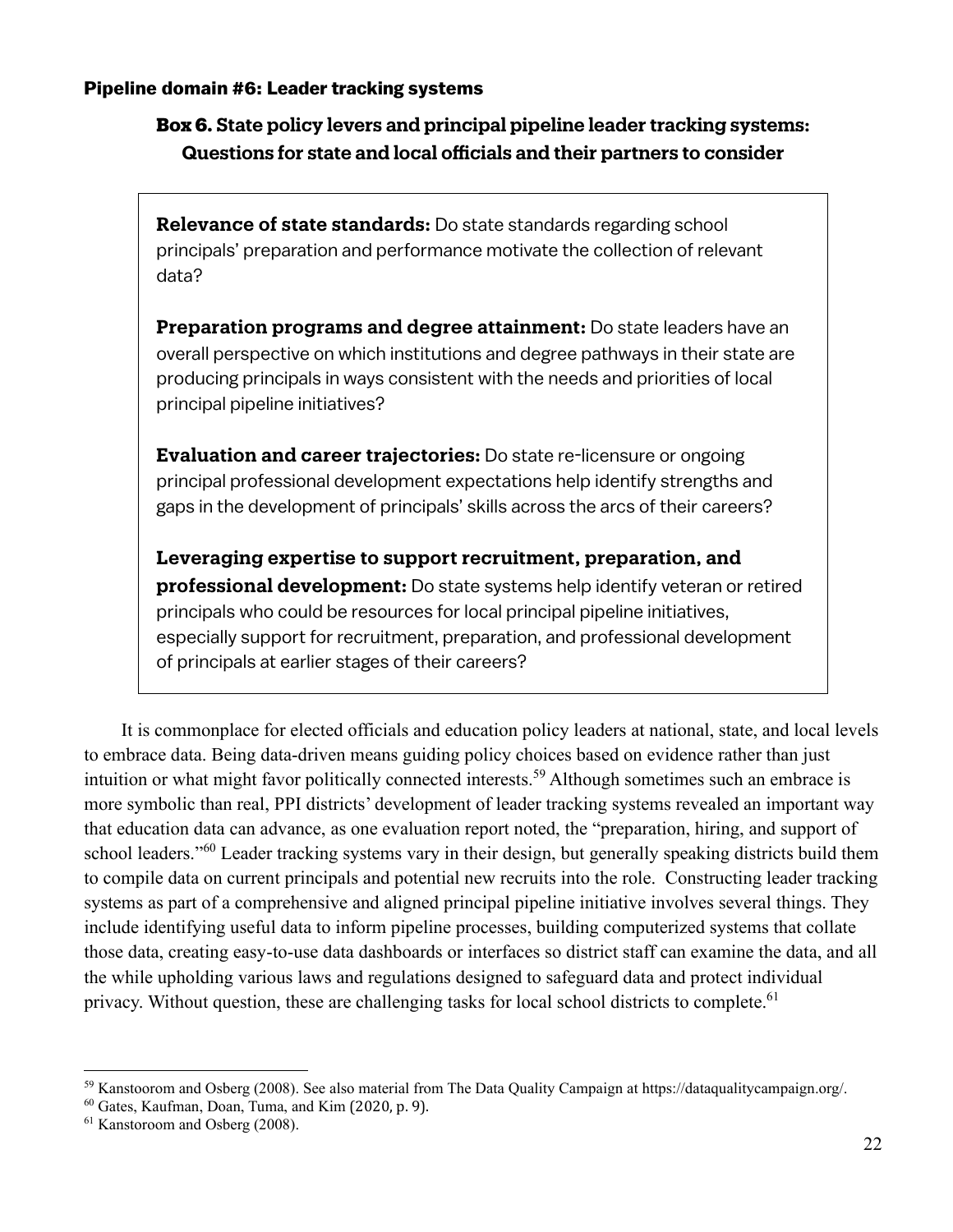State policy-makers can pull several relevant levers to create conditions supporting the development of leader tracking systems in comprehensive and aligned principal pipeline initiatives. In constructing state standards for principals and principal preparation programs, states can steer data collection activities in productive directions.<sup>62</sup> The task of principal evaluation can be incredibly time-consuming, for example, with principal evaluators or principals themselves, as part of self-reflections, required to document large quantities of information. While some might assume that collecting data on more variables is always better, data that are tedious to collect or focus on less relevant subjects do not lend themselves to future use. The same idea applies to data collection systems on licensing and re-licensure. Where such requirements exist, they could be developed to capture information about relevant skills that principals are demonstrating rather than simply accounting for time logged each year or licensing cycle.

A further, related point is that state requirements for data reporting systems often are developed or implemented in silos, which undermine future use of the data to track potential and current leaders. Nearly everyone working in the education field can recount a story about how it would have been incredibly helpful to have district-level data systems that can "talk" to one another.<sup>63</sup> This problem is not confined to principals and leadership, of course. Teachers and school counselors and others feel these frustrations, too. Such problems sap resources from local school districts when district officials commit to developing leader tracking systems but discover they need to build such systems from scratch by culling relevant data from different systems and then populating their own new system with that raw information. Further complicating matters is that federal and state policy (and state interpretations of federal policy that education regulations embody) often create different rules guiding use of certain data. The impulse to protect privacy is reasonable, but when those choices themselves are made in silos it adds yet another complicating layer. Attending to these matters of data governance is an important area for attention as state leaders use their policy levers to support principal development.<sup>64</sup>

In addition to breaking down data silos and harmonizing or clarifying rules that guide how local school districts can use data, states have a potentially unique vantage point that can enable them to support professional development and mentoring of principals, an area that district leaders in Gwinnett County, a PPI district, have built into their leader tracking system.<sup>65</sup> With their overall high-level view and some key adjustments to state policy regarding data use, state education officials have the potential to use their data systems to identify successful veteran principals across their states and also retired principals who enjoyed much success on the job. Thinking about the arc of a principal's career to extend beyond the principal's official retirement would allow states to gather data that serve local school districts whose leader tracking systems signal an on-going or acute professional development need. Because all districts might not have an abundant local population of talented veteran principals or retirees who could serve as mentors, states could play a sort of matchmaking function to help connect those districts with potential mentors living in other communities. Thinking about data collection with that career arc in mind, rather than as a one-shot exercise each year, would help data system designers create panel data structures that make possible multiyear analyses of principals' work and the environments that principals might have faced in their schools. Such systems could help identify those who appear to be on positive trajectories who could become

<sup>62</sup> Clifford, Hansen, and Wraight (2014).

<sup>63</sup> Kanstoroom and Osberg (2008).

<sup>64</sup> Data Quality Campaign (n.d.); Anderson, Turnbull, and Arcaira (2017, p. 31).

<sup>65</sup> Anderson, Turnbull, and Arcaira (2017, p. 15).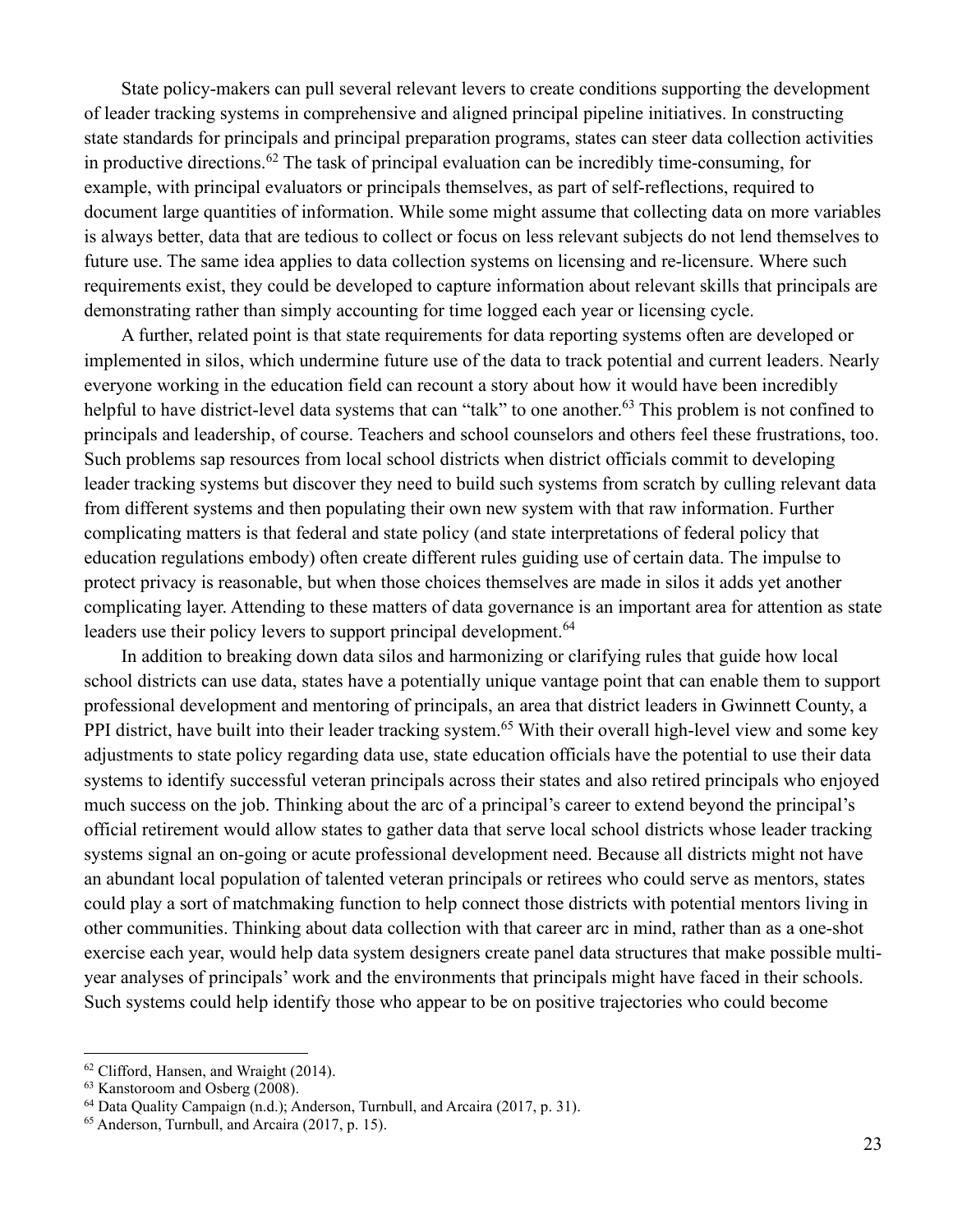valuable resources for colleagues as mentors or those who may appear to be struggling and need extra assistance to succeed.

#### **Pipeline domain #7: Systems of support**

#### **Box 7. State policy levers and systems of support for principal pipelines: Questions for state and local officials and their partners to consider**

**Political support:** In marshalling state policy levers to support local principal pipelines, have state leaders cultivated political environments that help stakeholders understand and accept sometimes difficult policy choices?

**Fiscal support:** When the use of state policy levers implicates developing new resources or repurposing old ones, does the state provide valuable flexibility or startup or transition support that can enhance development of local principal pipeline initiatives?

**Network support:** Has the use of state policy levers to support local principal pipeline development occurred with accompanying state efforts to foster crossdistrict network partnerships or shared learning to support policy implementation?

Supporting development and ongoing maintenance of the six pipeline domains discussed in the previous sections requires the standing up and maintaining of overall systems of support. These systems include staff, leaders, and administrative resources being dedicated to local principal pipelines.<sup>66</sup> Unfortunately, investments in such systems are easy targets for criticism, especially from people who lack understanding about the challenges of sustaining comprehensive and aligned principal pipelines and also the substantial contributions to student success, at relatively low cost, that the evidence shows they can provide.<sup>67</sup> The most obvious criticism, especially when budgets are tight, is that devoting money and personnel to creating systems of support can, on the surface, seem like wasteful spending on district bureaucracy, rather than investments in teachers, their classrooms, and their students. State leaders can help inoculate local school district officials from these criticisms when they pull state policy levers to support the development of excellent principals. There is not one specific lever that necessarily contributes to that kind of support. Rather, it is how states pull the levers that can help backstop and support local pipeline efforts.

When states act with intentionality and care to support development of excellent principals they send important political messages across their states that such work deserves sustained support. As in any field, identifying promising candidates for a job, supporting their development, bringing them on board, and evaluating them requires, as one evaluation report described, "investments in systems and capacity."68 The same is true for principals. Further, development of comprehensive and aligned principal pipelines also

<sup>&</sup>lt;sup>66</sup> Gates, Kaufman, Doan, Tuma, and Kim (2020, pp. 9 and 14).<br><sup>67</sup> Gates, Baird, Master, Chavez-Herrerias (2019).

<sup>68</sup> Kaufman, Gates, Harvey, Wang, and Barrett (2017, p. 82).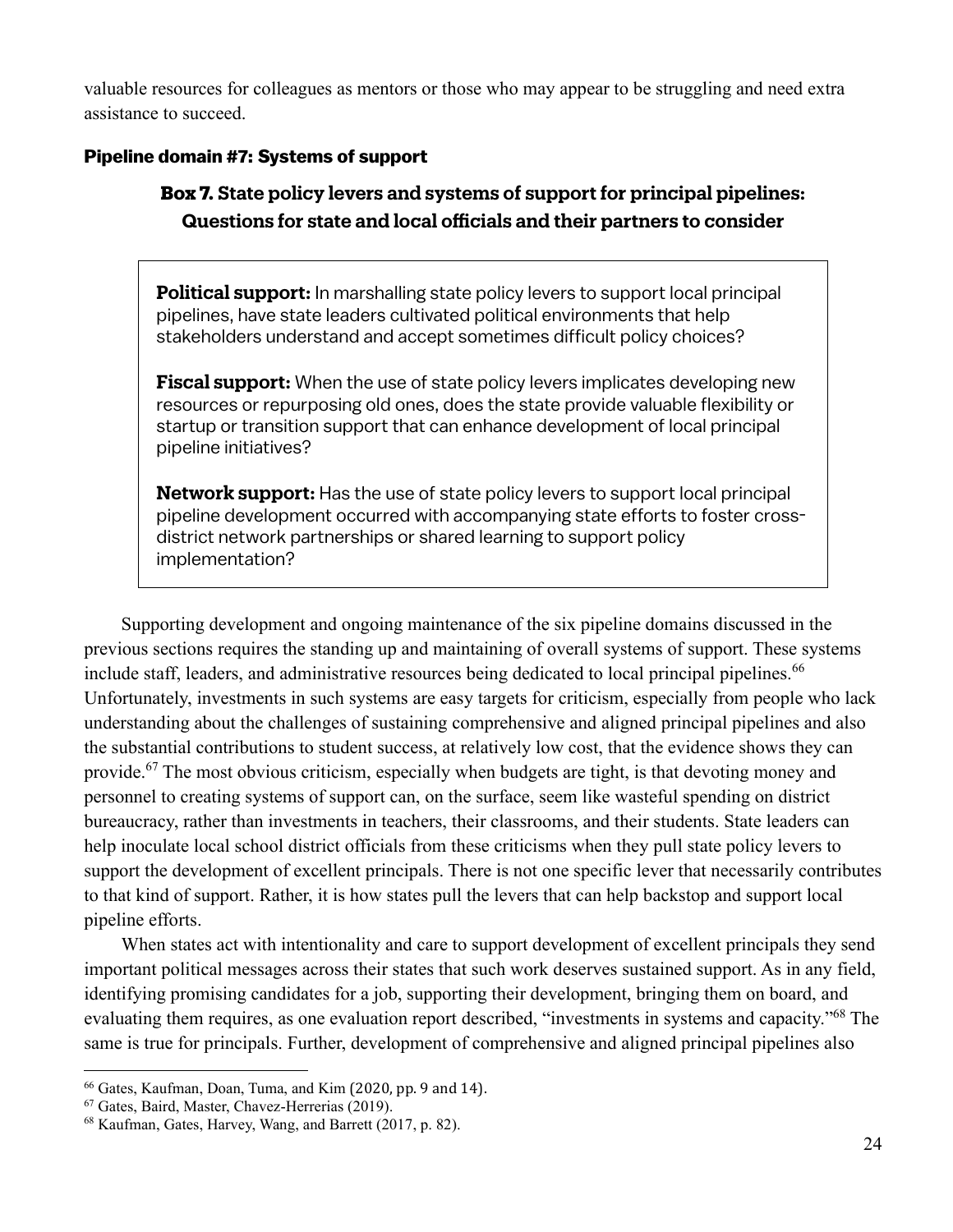can run into political walls because the effective operation of some pipeline domains may require a reshuffling of traditional arrangements of power and influence. Examples include making changes in the processes of principal preparation or adjusting who at local levels controls principal hiring. State leaders can help shelter local officials developing principal pipelines from that political fallout. Even in challenging political environments, there is evidence that winning coalitions of state and local supporters can come together to advance reforms that ultimately support the development of principal pipelines. Illinois's efforts to reform principal preparation, an essential component of pipeline initiatives, is a case in point.<sup>69</sup>

In addition to political support, states also can provide valuable yet flexible fiscal backing to help stand up and sustain systems of support for comprehensive and aligned principal pipelines. Offering flexible support does not mean state education agencies or appropriations committees in state legislatures should take an "anything goes" approach. Rather, with clear, relevant, differentiated school leader standards as their guide star, states can offer flexibility but ensure accountability. This is important given the experiences of the PPI districts. Much variation existed in how the districts chose to invest their money across the pipeline domains.<sup>70</sup>

States positioned to leverage their own fiscal resources to support pipeline development would have an approach recognizing that excellent principals are essential for school improvement. Seeing principal pipelines through that lens would open up a wide array of funding streams as potential sources for principal pipeline development, streams that traditionally have flowed toward other purposes. This would include funds that states and local school districts themselves raise, and also resources from major federal programs, such as Title I and Title II of the Every Student Succeeds Act (ESSA).<sup>71</sup> Using standards for school leaders to guide state funding decisions also could create opportunities to repurpose funds historically deployed elsewhere. For example, principals (and teachers, for that matter) commonly complain that district professional development activities do not provide meaningful learning experiences that enhance practice.<sup>72</sup> Linking professional development to pipeline activities, as standards could do if they served as a backbone for state dealings with local districts, would be an additional way to direct funds in more useful ways.

Finally, states will play an invaluable role if they hope to see principal pipelines operating at scale across many school districts. The aforementioned political and fiscal support from states will be especially valuable in medium-sized or smaller school districts that lack economies of scale. Beyond that states can use their powerful convening functions to help collate and distribute insights more broadly to help local school districts develop and sustain systems that support principal pipelines. For example, state agency leaders could convene meetings, either in person or virtual, of local district officials and leading experts on principal pipelines to help build partnerships and supportive networks of pipeline enthusiasts. Even large districts that participated in the PPI relished opportunities to meet together in professional learning communities and to communicate with partners in virtual meetings as they built and ramped up their

<sup>69</sup> Hunt, Haller, Hood, and Kincaid (2019).

<sup>70</sup> Kaufman, Gates, Harvey, Wang, and Barrett (2017, p. xx).

<sup>71</sup> Rowland (2017); Herman, Gates, Arifkhanova, Bega, Chavez-Herrerias, Han, Harris, Leschitz, and Wrabel (2017). See also Price and Goodson (2019), which rated the results from Gates, Baird, Master, Chavez-Herrerias (2019) using the ESSA evidence framework. They found the results strong enough to qualify principal pipeline work as being eligible for support using ESSA funds.

<sup>72</sup> Mader (2015); Rowland (2017).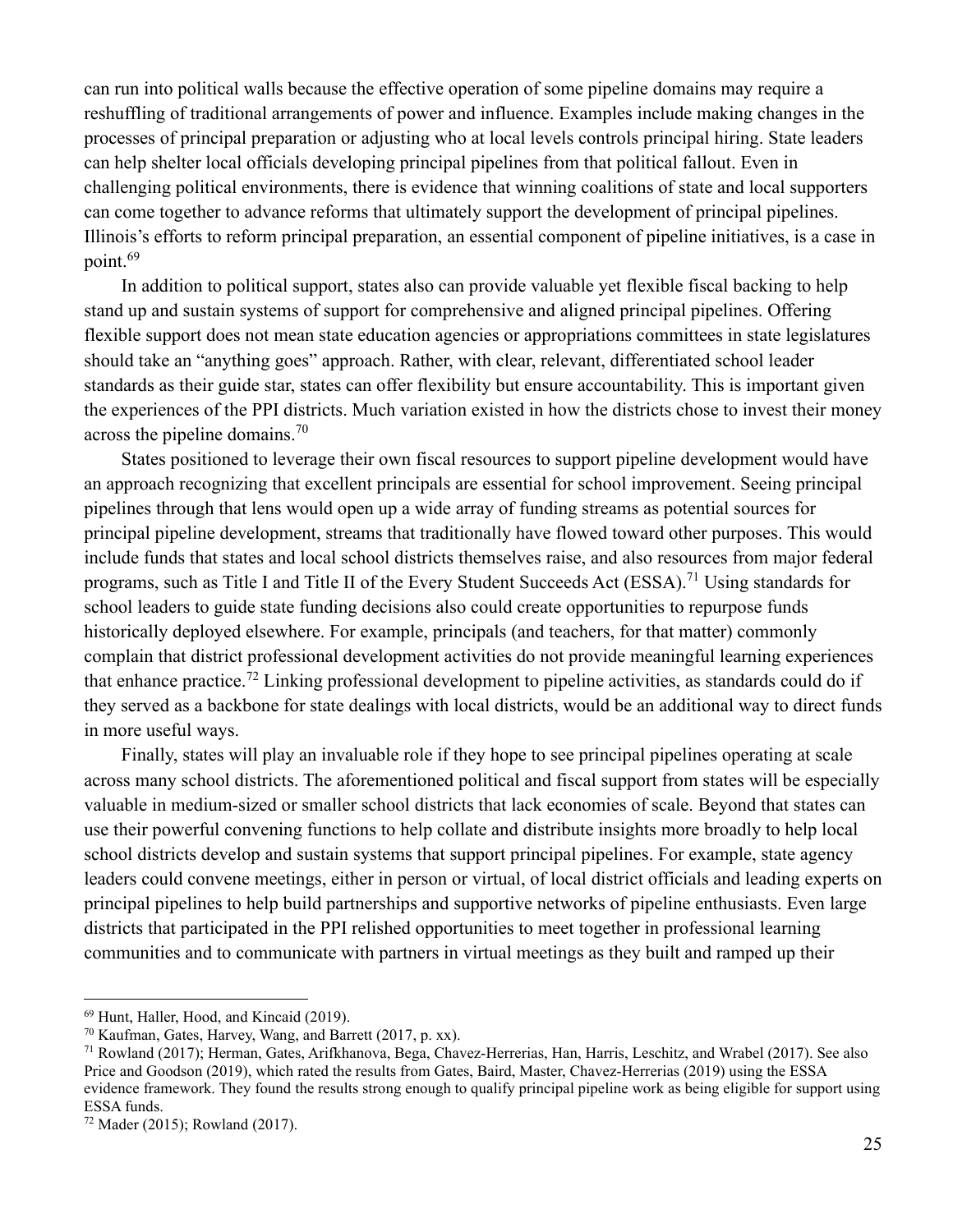principal pipelines.<sup>73</sup> Participating in these kinds of meetings or forging these connections would be especially valuable for leaders and staff in small school districts where the task of pipeline development might fall to only one or two people who already have other demanding responsibilities. States are uniquely positioned, given their purview overseeing all their districts, to use their convening power to help build these professional networks for local people who are craving such communities of support.

Consider another example where state agencies seeking to foster pipeline development in mediumsized and smaller school districts could see themselves as collators, curators, and distributors of valuable information and model practices to all school districts interested in exploring pipeline development. Districts in the PPI spent much of their own effort, and effort working with consultants and external partners, developing guides, rubrics, and other tools to inform decision-making and make their principal pipelines comprehensive and aligned. These include materials for interviewing new principals or training current ones using activities such as role plays, in-basket exercises, hypothetical school data reviews, and video exercises that simulate teacher observation and feedback.<sup>74</sup> States could use their own resources and work with partners, such as state principal associations or other non-profit organizations, to collate and widely distribute these sorts of items to interested districts. If state agencies don't marshal this sort of coordination, states could leverage their role as overseers of principal preparation programs to encourage programs themselves to operate as pseudo-pipeline hubs of activity that develop and curate building blocks for systems of support to serve many smaller districts simultaneously. A preparation program at a university that served multiple rural school districts, for example, could be better positioned to do this work than any one small district alone. A model case of this kind of teamwork is the award-winning Northeast Leadership Academy (NELA) at North Carolina State University.<sup>75</sup> The NELA program came into existence as a result of local efforts augmented by state and federal funding streams.

## **3. The state-district nexus and ecosystems for developing excellent principals**

It is a challenging yet exciting time to be engaged in the work of developing the next generation of school principals and supporting the tens of thousands more who currently lead their schools. Given the tremendous diversity in conditions across the nation's fifty states and nearly 14,000 school districts, those interested in developing comprehensive and aligned principal pipelines will quickly understand that although the PPI framework is generally applicable in many contexts, given varied conditions across the nation's communities there exists no one formula for bringing pipeline initiatives into being. While the PPI districts built their pipelines around the seven domains this report describes, the sequencing of that development and how each took shape varied across the districts.<sup>76</sup> The same likely will be true in districts and states across the nation interested in nurturing principal pipelines in other locales. That variety of local experiences, as the PSA and RAND researchers discovered in their various evaluation studies of the PPI, means that rigid state mandates, even if motivated by good intentions, will struggle to succeed and may

<sup>73</sup> Gates, Baird, Master, Chavez-Herrerias (2019, p. 73); Anderson, Turnbull, and Arcaira (2017, p. 24).

<sup>74</sup> Turnbull, Anderson, Riley, MacFarlane, and Aladjem (2016, p. 28).

<sup>75</sup> For information on NELA see the organization's home page at https://nela.ced.ncsu.edu/nela-innovative-leaders-academy/. On NELA's award recognition see the NELA blog at http://thenelablog.weebly.com/blog/nc-state-wins-national-award-forpreparing-rural-school-leaders.

 $76$  Anderson and Turnbull (2019, p. 44); Gates, Baird, Master, Chavez-Herrerias (2019, p. 29).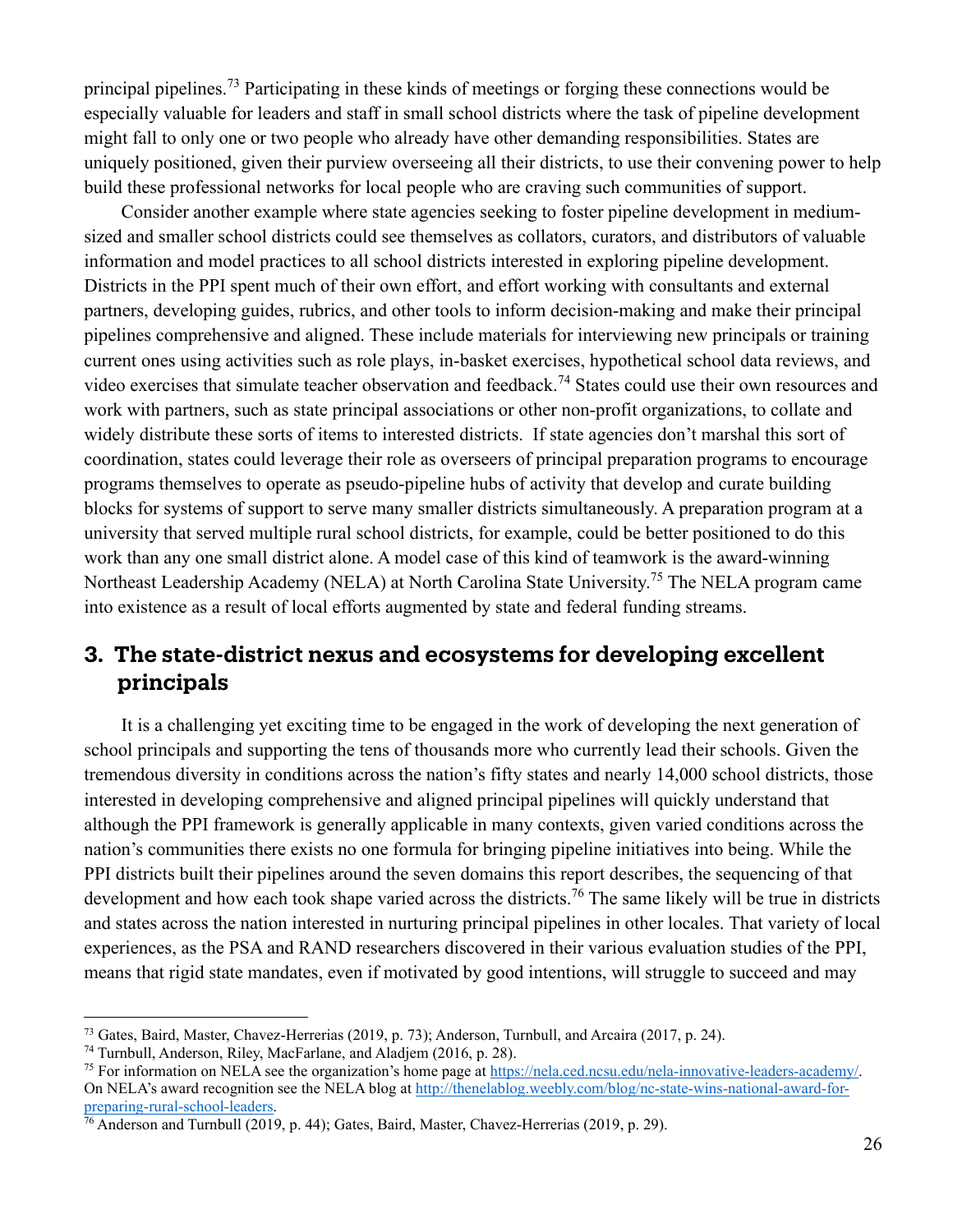even do harm. State approaches that embrace flexibility and provide local school districts with incentives to consider launching principal pipeline initiatives would be a better approach. A place for states to start would be simply to disseminate information via some of the mechanisms that the earlier discussion of systems of support (pipeline domain #7) explored above.

Overall, as one PPI evaluation report noted, a key leadership goal should be for each local school district to have a lively "ecosystem for talent development" that ensures all schools bring on board excellent principals and then support them on the job.<sup>77</sup> The idea of a comprehensive and aligned principal pipeline provides a basis for conceiving and establishing such a flourishing environment. Succeeding will depend upon renewed efforts by states and local school districts, giving special attention to the statedistrict nexus this report has highlighted, and further work to recruit into the effort other partners inside and outside government.

To reiterate a crucial point from the introduction of this report, the development of principal pipelines may appear to depend primarily on local energy and effort, yet state and local venues both contribute elements that create the conduits of principal pipelines. Certainly, local school districts play the most proximate roles as they pursue this work. Nobody is advocating that state policymakers participate in the interview sessions that identify potential candidates for principal preparation programs or select and place newly minted principals in schools. Those are obvious local responsibilities. States, though, bring comparative advantages of their own to the development and support of principal pipelines, especially as they wield the six state policy levers described earlier in Table 2. Just as it would be difficult, if not impossible, for local governments to secure the rights of way needed to construct major pipelines that transport water and gas across many different political jurisdictions, local districts alone will be challenged to see their principal pipelines produce a steady flow of excellent school leaders without the states drawing on their own particular areas of strength to help. Summoning such state-local coordination is a tall order, no doubt, but given the evidence showing that excellent principals can transform school communities for the better and, further, that comprehensive and aligned principal pipelines can generate those sorts of formidable leaders, the potential payoffs are obvious and within reach.

 $77$  Anderson and Turnbull (2019, p. 43).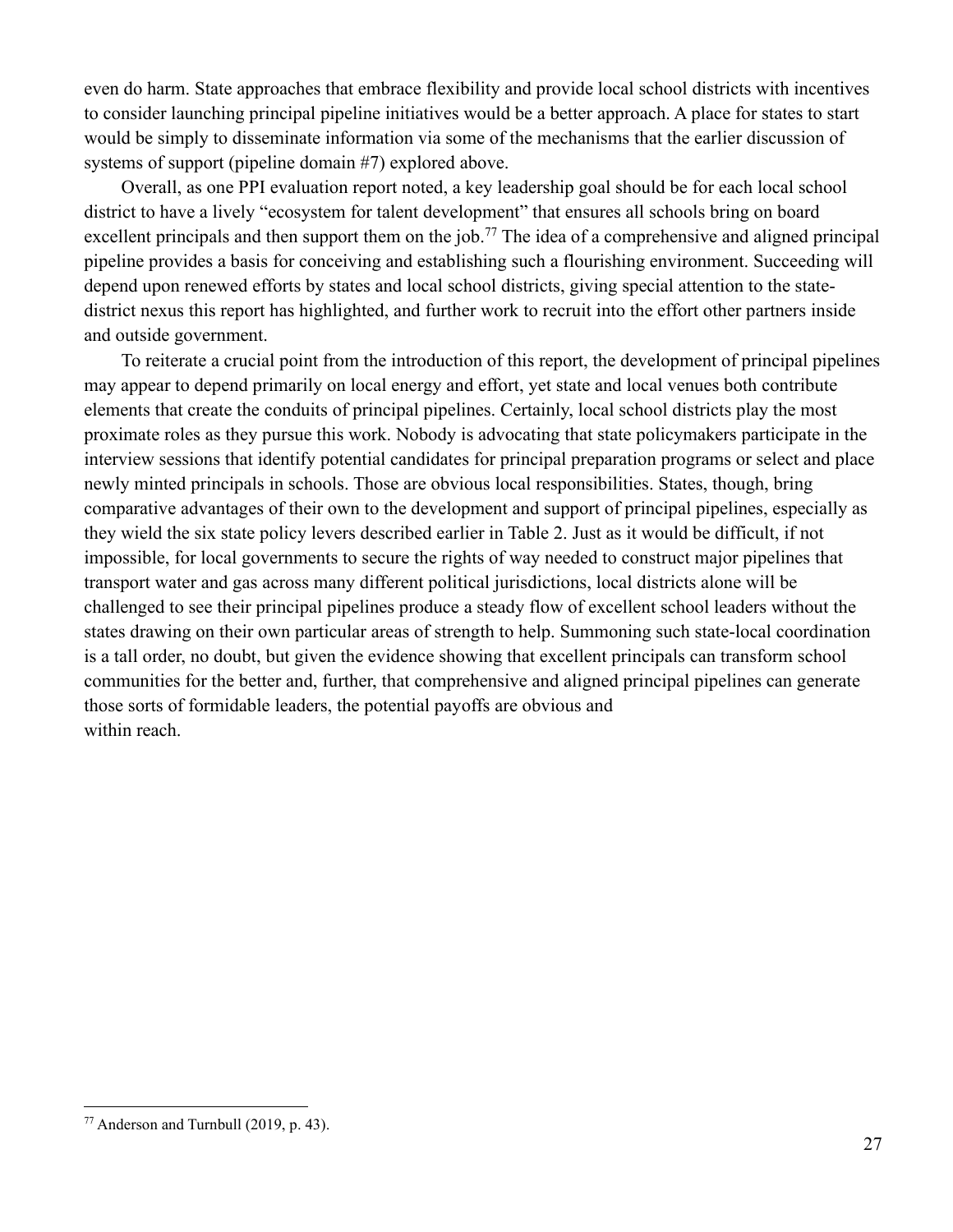## **Works cited**

Anderson, Leslie M. and Brenda J. Turnbull. 2019. *Sustaining a Principal Pipeline.* Washington, DC: Policy Studies Associates. https://www.wallacefoundation.org/knowledge-center/pages/sustainability-ofprincipal-pipeline-initiative.aspx.

Anderson, Leslie M., Brenda J. Turnbull, and Erikson R. Arcaira. 2017. *Leader Tracking Systems: Turning Data into Information for School Leadership.* Washington, DC: Policy Studies Associates. https://www.wallacefoundation.org/knowledge-center/pages/leader-tracking-systems-turning-data-intoinformation-for-school-leadership.aspx.

Clifford, Matthew, Ulcca Joshni Hansen, and Sara Wraight. 2014. *Practical Guide to Designing Comprehensive Principal Evaluation Systems (Revised Edition).* Washington, DC: American Institutes for Research. https://gtlcenter.org/sites/default/files/PracticalGuidePrincipalEval.pdf.

Corcoran, Amanda, Michael Casserly, Ricki Price-Baugh, Denise Walston, Robin Hall, and Candace Simon. 2013. *Rethinking Leadership: The Changing Role of Principal Supervisors.* Washington, DC: Council of the Great City Schools. https://www.wallacefoundation.org/knowledgecenter/pages/rethinking-leadership-the-changing-role-of-principal-supervisors.aspx.

Darling-Hammond, Linda, Michelle LaPointe, Debra Meyerson, Margaret Terry Orr, and Carol Cohen. 2007. *Preparing School Leaders for a Changing World: Lessons from Exemplary Leadership Development Programs.* Palo Alto, CA: The Finance Project. https://www.wallacefoundation.org/knowledgecenter/pages/preparing-school-leaders.aspx.

Data Quality Campaign (n.d.). Data Systems that Work. https://dataqualitycampaign.org/topic/datasystems-that-work/ (accessed November 29, 2020).

Education Commission of the States. 2018. School Leader Certification and Preparation Programs. https://www.ecs.org/ (accessed August 2, 2019).

Gates, Susan M., Matthew D. Baird, Benjamin K. Master, Emilio R. Chavez-Herrerias. 2019. *Principal Pipelines: A Feasible, Affordable, and Effective Way for Districts to Improve Schools.* Santa Monica, CA: RAND Corporation. https://www.wallacefoundation.org/knowledge-center/pages/principal-pipelines-afeasible,-affordable,-and-effective-way-for-districts-to-improve-schools.aspx.

Gates, Susan M., Julia H. Kaufman, Sy Doan, Andrea Prado Tuma, and Deborah Kim. 2020. *Taking Stock of Principal Pipelines: What Public School Districts Report Doing and What They Want to Do to Improve School Leadership*. Santa Monica, CA: RAND Corporation. https://www.wallacefoundation.org/knowledge-center/pages/taking-stock-of-principal-pipelines.aspx.

Goldring, Ellen B., Jason A. Grissom, Mollie Rubin, Laura K. Rogers, Michael Neel, and Melissa A. Clark. 2018. *A New Role Emerges for Principal Supervisors: Evidence from Six Districts in the Principal Supervisor Initiative.* Nashville, TN and Princeton, NJ: Vanderbilt Peabody College and Mathematica Policy Research. https://www.wallacefoundation.org/knowledge-center/pages/a-new-role-emerges-forprincipal-supervisors.aspx.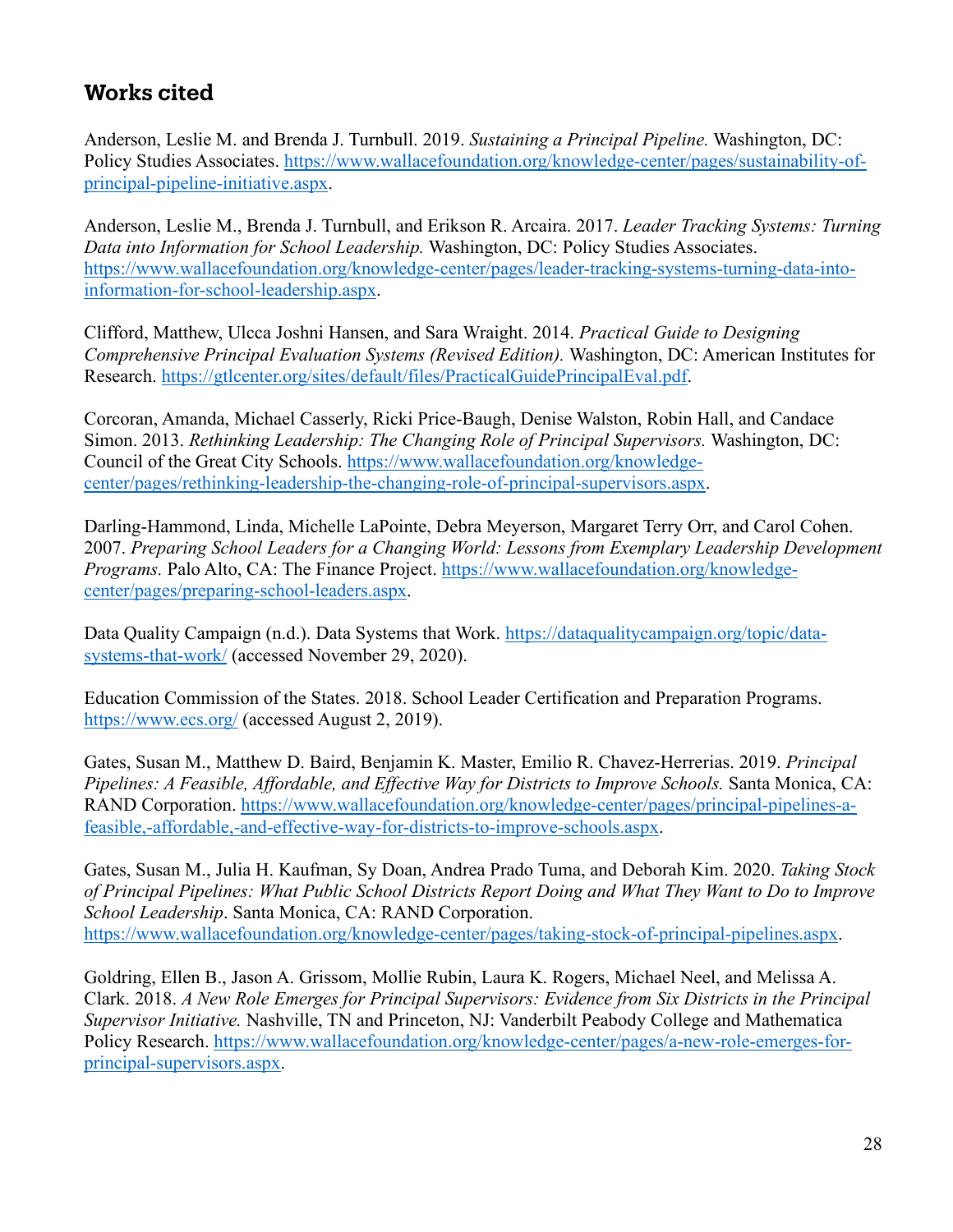Goldring, Ellen B., Melissa A. Clark, Mollie Rubin, Laura K. Rogers, Jason A. Grissom, Brian Gill, Tim Kautz, Moira McCullough, Michael Neel, and Alyson Burnett. 2020. *Changing the Principal Supervisor Role to Better Support Principals: Evidence from the Principal Supervisor Initiative*. Nashville, TN and Princeton, NJ: Vanderbilt Peabody College and Mathematica.

https://www.wallacefoundation.org/knowledge-center/pages/changing-the-principal-supervisor-role-tobetter-support-principals.aspx.

Grissom, Jason A., Demetra Kalogrides, and Susanna Loeb. 2015. "Using Student Test Scores to Measure Principal Performance." *Educational Evaluation and Policy Analysis* 37(1): 3-28.

Haller, Alicia, Erika Hunt, and Debra Baron 2019. Setting the Stage for the State Policy Change Process Involving Principal Preparation in Illinois: The What and How. In Erika Hunt, Alicia Haller, Lisa Hood, and Maureen Kincaid (eds.) *Reforming Principal Preparation at the State Level: Perspectives on Policy Reform in Illinois*. New York: Routledge. pp. 3-27.

Herman, Rebecca, Susan M. Gates, Aziza Arifkhanova, Andriy Bega, Emilio Chavez-Herrerias, Eugene Han, Mark Harris, Jennifer Leschitz, and Stephani Wrabel. 2017. School Leadership Interventions Under the Every Student Succeeds Act: Evidence Review (Updated and Expanded as of December 2017), Santa Monica, CA: RAND Corporation. https://www.wallacefoundation.org/knowledge-center/pages/schoolleadership-interventions-every-student-succeeds-act-volume-1.aspx.

Hunt, Erika, Alicia Haller, Lisa Hood, and Maureen Kincaid (eds.). 2019. *Reforming Principal Preparation at the State Level: Perspectives on Policy Reform in Illinois*. New York: Routledge.

Kanstoroom, Marci and Eric Osberg (eds.). 2008. *A Byte at the Apple: Rethinking Education Data for the Post-NCLB Era.* Washington, DC: Thomas B. Fordham Institute. https://fordhaminstitute.org/national/research/byte-apple-rethinking-education-data-post-nclb-era.

Kaufman, Julia H., Susan M. Gates, Melody Harvey, Yan Wang, Mark Barrett. 2017. *What It Takes to Operate and Maintain Principal Pipelines: Costs and Other Resources.* Santa Monica, CA: RAND Corporation. https://www.wallacefoundation.org/knowledge-center/pages/what-it-takes-to-operate-andmaintain-principal-pipelines-costs-and-other-resources.aspx.

Leithwood, Kenneth, Karen Seashore Louis, Stephen Anderson, and Kyla Wahlstrom. 2004. *How Leadership Influences Student Learning.* Ontario, Canada: Center for Applied Research and Educational Improvement, Ontario Institute for Studies in Education. https://www.wallacefoundation.org/knowledgecenter/pages/how-leadership-influences-student-learning.aspx.

Levine, Arthur. 2005. *Educating School Leaders.* Washington, DC: The Education Schools Project.

Lipsky, Michael. 1980. *Street-Level Bureaucracy: Dilemmas of the Individual in Public Services.* New York: Russell Sage Foundation.

Louis, Karen Seashore, Kenneth Leithwood, Kyla L. Wahlstrom, and Stephen E. Anderson. 2010. *Learning From Leadership: Investigating the Links to Improved Student Learning.* New York: The Wallace Foundation. https://www.wallacefoundation.org/knowledge-center/pages/investigating-the-linksto-improved-student-learning.aspx.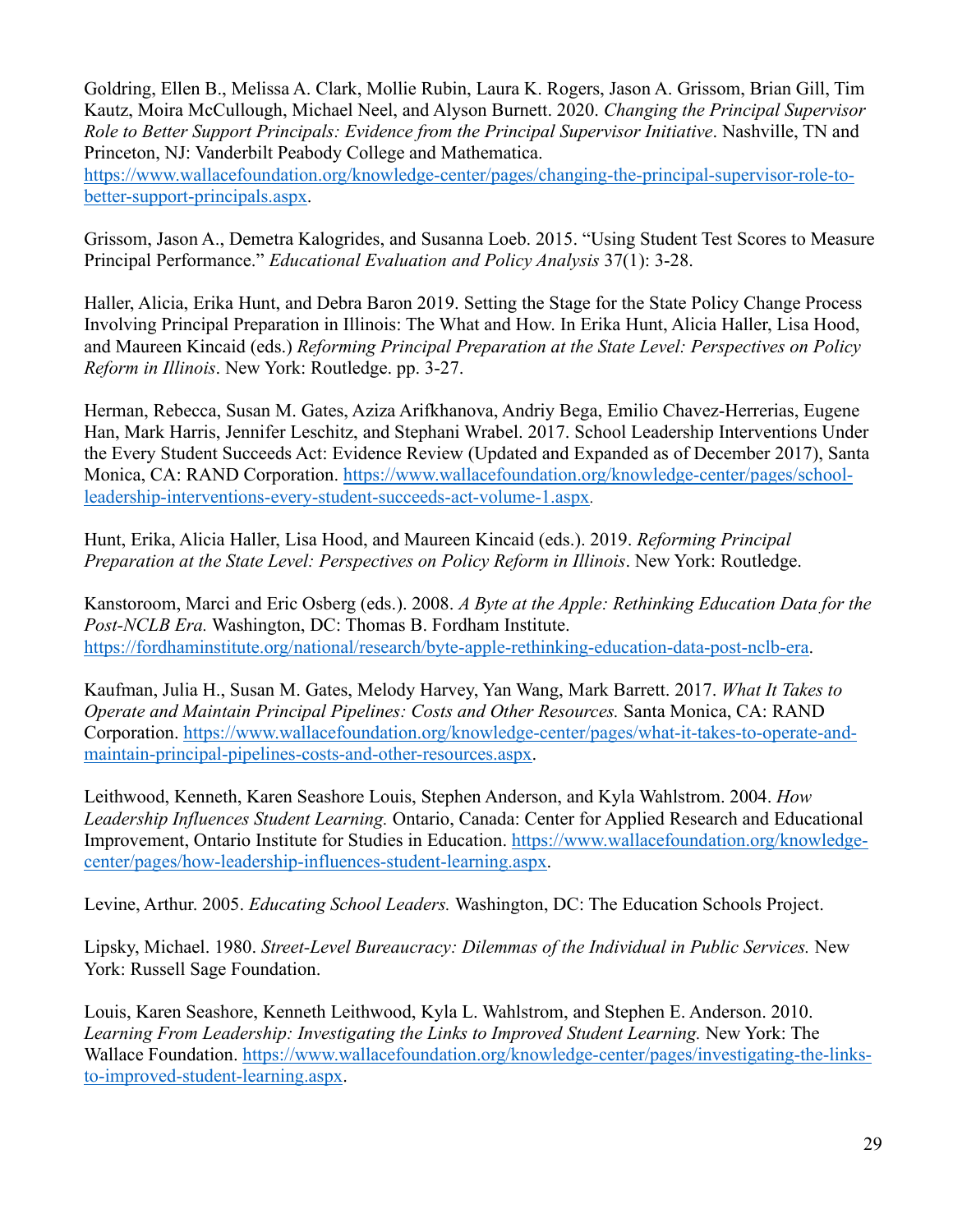Mader, Jackie. 2015. "New report reveals that teacher professional development is costly and ineffective." *The Hechinger Report*. August 4. Teacher professional development is costly and ineffective (hechingerreport.org) (accessed August 2, 2019).

Manna, Paul. 2015. *Developing Excellent School Principals to Advance Teaching and Learning: Considerations for State Policy.* New York: The Wallace Foundation. https://www.wallacefoundation.org/knowledge-center/pages/developing-excellent-school-principals.aspx.

Manna, Paul and Patrick McGuinn (eds.). 2013. *Education Governance for the Twenty-First Century: Overcoming the Structural Barriers to School Reform.* Washington, DC: Brookings Institution.

New Leaders. 2012. Principal Evaluation Toolkit: Resources for Building Strong Principal Evaluation Systems. November. https://www.newleaders.org/principal-evaluation-toolkit (accessed March 14, 2021).

Orr, Margaret Terry, Cheryl King, Michelle LaPointe. 2010. Districts Developing Leaders: Lessons on Consumer Actions and Program Approaches from Eight Urban Districts, Newton, MA: Education Development Center, Inc. https://www.wallacefoundation.org/knowledge-center/pages/districtsdeveloping-leaders.aspx.

Price, Cristofer and Barbara Goodson. 2019. Memorandum to The Wallace Foundation: ESSA Evidence Review and the Principal Pipeline Initiative. April 2 (revised April 25). https://www.wallacefoundation.org/knowledge-center/pages/essa-evidence-review-of-the-principalpipeline-initiative.aspx.

Rowland, Cortney. 2017. *Principal Professional Development: New Opportunities for a Renewed State Focus.* Washington, DC: American Institutes for Research. https://www.air.org/sites/default/files/2021- 06/Principal-Professional-Development-New-Opportunities-State-Focus-February-2017.pdf.

Saltzman, Amy. 2016. *The Power of Principal Supervisors: How Two Districts are Remaking an Old Role.*  New York: The Wallace Foundation. https://www.wallacefoundation.org/knowledge-center/pages/thepower-of-principal-supervisors.aspx.

Schlemmer, Liz. 2019. "Here are the education-related bills signed into Ky. law this year." March 29. https://wfpl.org/here-are-the-education-related-bills-signed-into-ky-law-this-year/ (accessed July 26, 2019).

Syed, Sarosh. 2015. *Building Principal Pipelines: A Strategy to Strengthen Education Leadership.* Update. New York: The Wallace Foundation. https://www.wallacefoundation.org/knowledgecenter/pages/building-principal-pipelines-a-strategy-to-strengthen-education-leadership.aspx.

Rutledge, Diane, and Steve Tozer. 2019. *Policy Transfer From Local to Statewide: Scaling Evidence-Based Principal Preparation Practices in Illinois.* In Erika Hunt, Alicia Haller, Lisa Hood, and Maureen Kincaid (eds.), *Reforming Principal Preparation at the State Level: Perspectives on Policy Reform in Illinois*. New York: Routledge.

Turnbull, Brenda J., Anderson, Leslie M., Derek L. Riley, Jaclyn R. MacFarlane, and Daniel K. Aladjem. 2016. *Building a Stronger Principalship: Volume 5. The Principal Pipeline Initiative in Action.* Washington, DC: Policy Studies Associates. https://www.wallacefoundation.org/knowledgecenter/pages/building-a-stronger-principalship-vol-5-the-principal-pipeline-initiative-in-action.aspx.